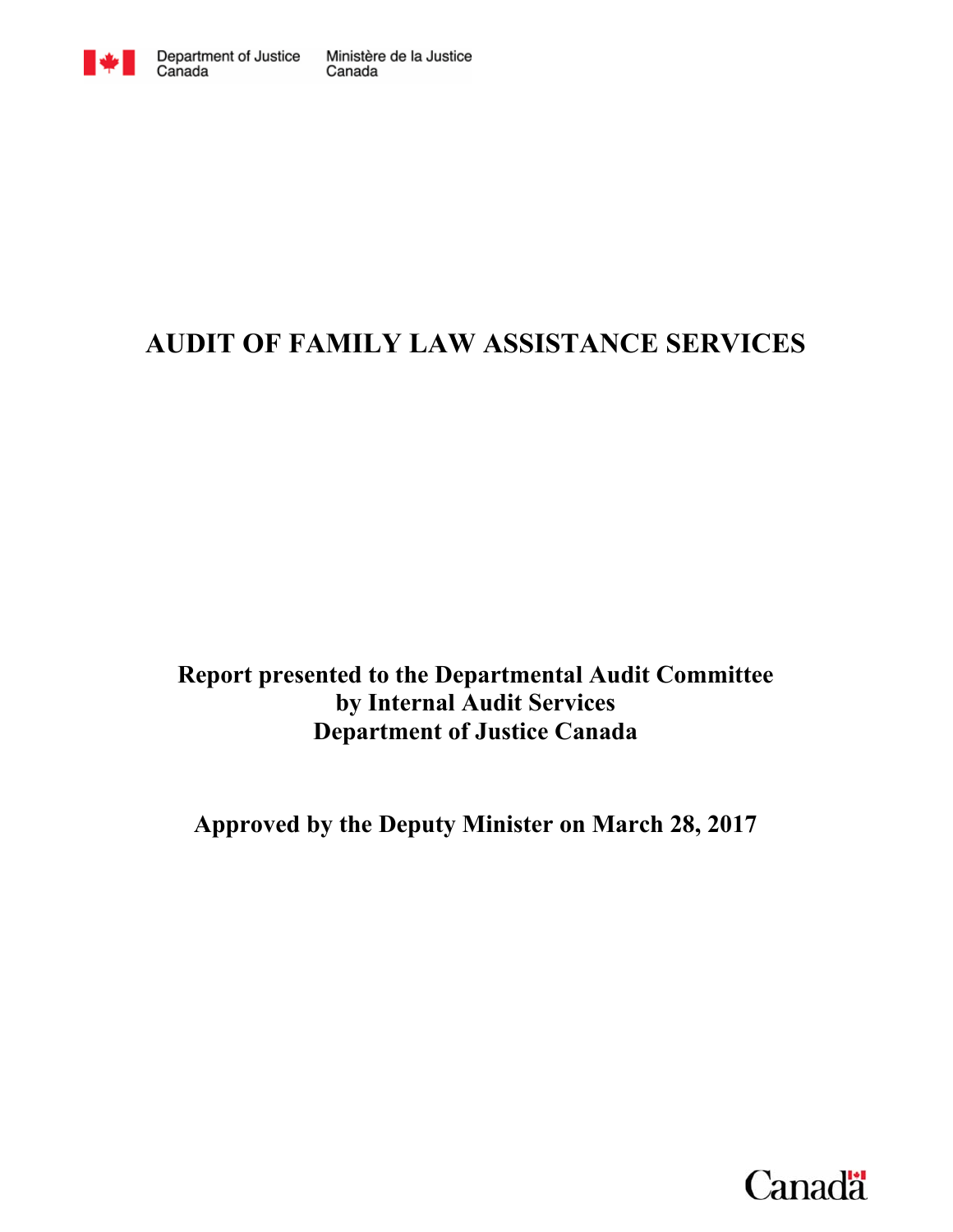Information contained in this publication or product may be reproduced, in part or in whole, and by any means, for personal or public non-commercial purposes, without charge or further permission, unless otherwise specified.

You are asked to:

exercise due diligence in ensuring the accuracy of the materials reproduced;

indicate both the complete title of the materials reproduced, as well as the author organization; and

indicate that the reproduction is a copy of an official work that is published by the Government of Canada and that the reproduction has not been produced in affiliation with or with the endorsement of the Government of Canada.

Commercial reproduction and distribution is prohibited except with written permission from the Department of Justice Canada. For more information, please contact the Department of Justice Canada at: www.justice.gc.ca.

© Her Majesty the Queen in Right of Canada, represented by the Minister of Justice and Attorney General of Canada, 2017

ISBN 978-0-660-08593-7 Cat. No. J2-451/2017E-PDF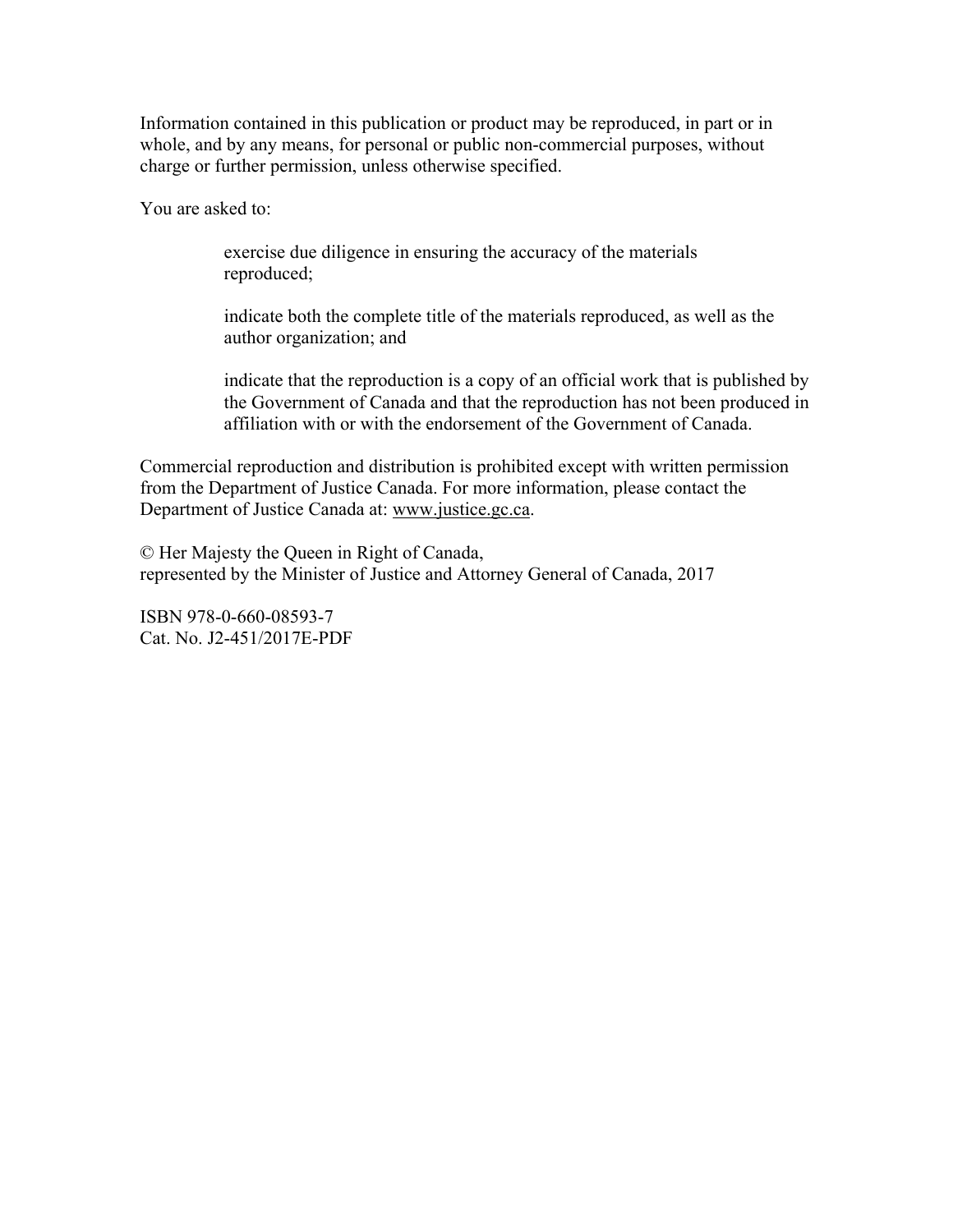# **Table of Contents**

| 1. |     |  |
|----|-----|--|
|    |     |  |
| 3. |     |  |
|    |     |  |
|    |     |  |
| 6. |     |  |
| 7. |     |  |
|    | 7.1 |  |
|    | 7.2 |  |
|    | 7.3 |  |
| 8. |     |  |
| 9. |     |  |
|    |     |  |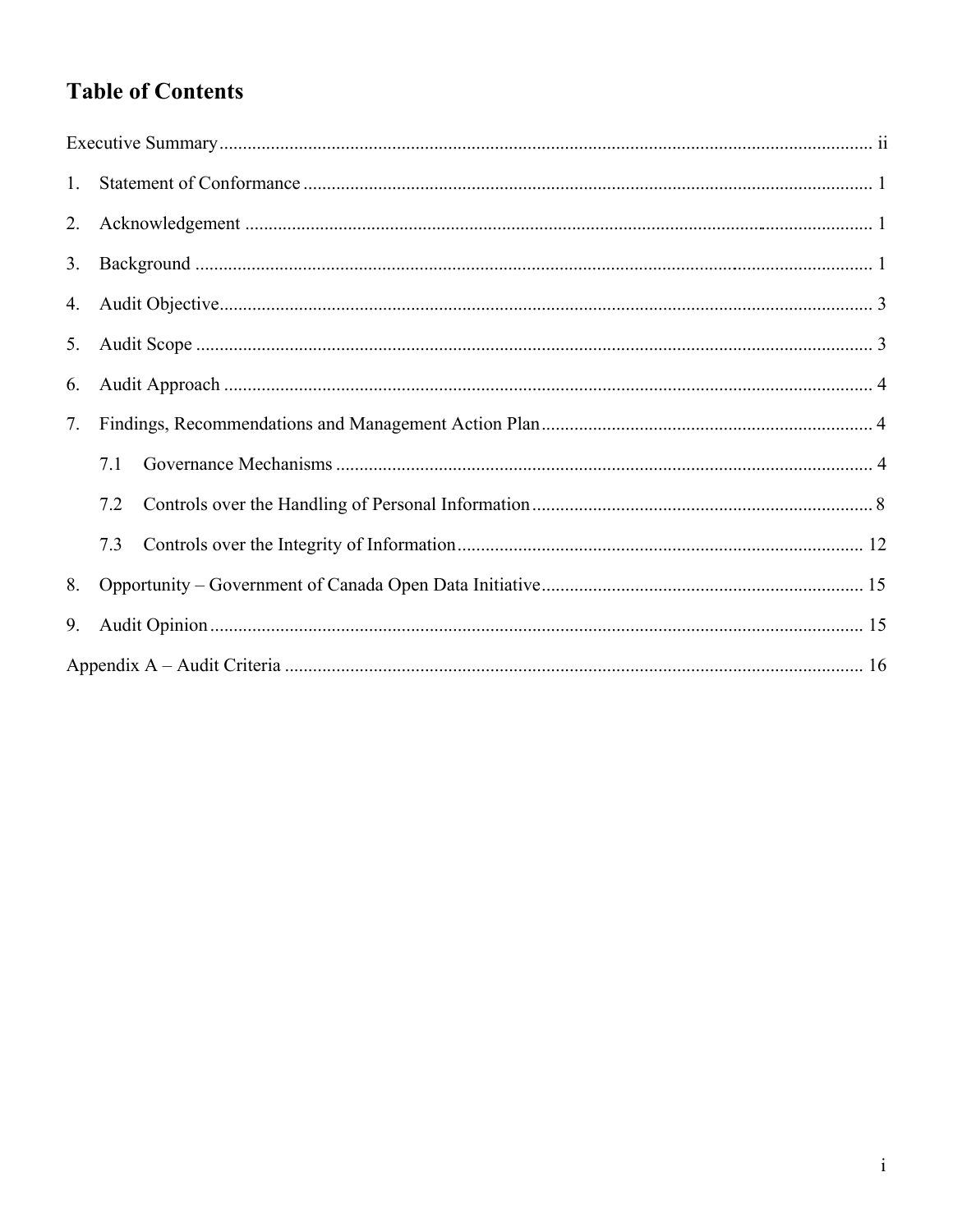# **Executive Summary**

### **Introduction**

At the Department of Justice Canada (the Department), matters of family law are led by the Family, Children and Youth (FCY) Section in the Policy Sector. FCY bears responsibility for the federal government's mandate under the *Divorce Act*, the *Family Orders and Agreements Enforcement Assistance Act* (FOAEAA), and the *Garnishment, Attachment and Pension Diversion Act* (GAPDA), among others.

While FCY is chiefly concerned with legal and policy matters, operational duties under these acts have been assigned to FCY's Family Law Assistance Services (FLAS) unit, which is responsible for the administration and operation of three primary programs:

- 1) The Central Registry of Divorce Proceedings (CRDP), a nation-wide registry of divorce proceedings established to detect duplicate proceedings;
- 2) The Family Orders and Agreements Enforcement Assistance (FOAEA) program, which assists in the tracing of individuals in default of family obligations, the interception of federal payments, and the suspension of federal licences such as Canadian passports and federal marine and aviation licences; and
- 3) The Garnishment, Attachment and Pension Diversion Registry for the National Capital Region (GAPDA program), which validates applications for the garnishment of federal public servants' salaries and provides instructions to departmental compensation offices.

In addition to the administration of the above three operational programs, FLAS is responsible for the FCYinfoline, an information service available to the general public in support of family law and family violence issues.

As an operational unit, FLAS stands out from the Department's core responsibilities for legislative reform, policy development, and litigation support. Not only does it provide an essential service in the enforcement of family orders, it bears central responsibility for important statutory obligations imposed on the Minister of Justice. FLAS is also the steward for the Department's only mission-critical system<sup>1</sup>, the FOAEA system, which holds large volumes of sensitive personal information.

The objective of the audit was to provide assurance that:

- a. Governance mechanisms are in place to support the administration of the CRDP, FOAEA and GAPDA programs;
- b. Privacy controls are designed to help ensure the proper<sup>2</sup> handling of personal information; and
- c. Controls are designed to support the integrity of information and data in the FOAEA system.

To achieve this objective, the audit assessed the design of privacy controls over all FLAS operations. Also, in recognition of FLAS' use of the FOAEA system, information technology (IT) general controls over the garnishment process supported by the system were also assessed. The audit covered FLAS activities for fiscal years 2014-15 and 2015-16.

  $<sup>1</sup>$  A mission-critical system is an information technology system that is essential to the health, safety, security or economic well-being of</sup> Canadians and the effective functioning of government.

<sup>2</sup> 'Proper' in this context means the handling of personal information in compliance with sections 4 through 8 of the *Privacy Act*, and in a manner that is appropriate in the circumstances.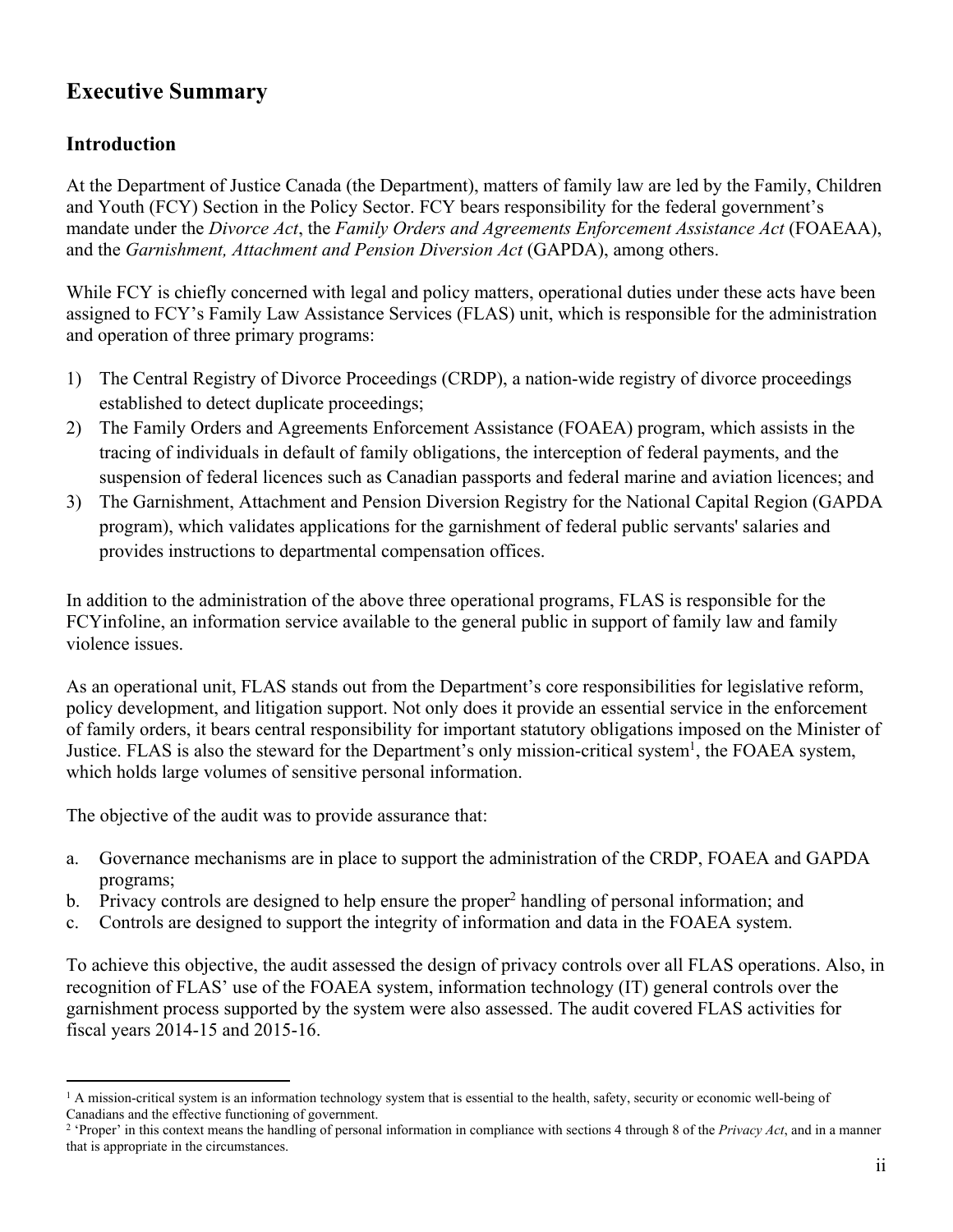### **Strengths**

Overall, we found FLAS to be a well-managed unit. It operates effectively and efficiently despite a lack of permanent funding, which, according to management, makes day-to-day management difficult at times. Employees have a clear sense of their duties and continuously meet or exceed established service standards. From a privacy perspective, they have a firm appreciation of the sensitivity of their information holdings, and treat personal information under their custody and control with care and consideration.

#### **Areas for Improvement**

While FLAS has made strides in improving operations, the audit identified areas for improvement. First, despite significant investments in technology, FLAS continues, in some cases, to use manual processes that are comparatively more costly and time-consuming than their electronic alternatives. The use of manual processes also increases the risk of an error or a mishandling of personal information.

The audit also identified areas for improvement in governance and internal controls. From a governance perspective, FLAS could benefit from improvements in performance measurement. From an internal controls perspective, FLAS could benefit from a review of select privacy risk mitigation practices, and the mitigation of IT concerns.

### **Opportunity**

In operating the FOAEA, CRDP and GAPDA programs, FLAS generates data on Canadian families that is of interest to a number of stakeholders including academics, researchers and policy groups. This data could also be useful to provinces and territories and their respective maintenance enforcement programs, allowing them to make more informed decisions about matters that affect families across Canada. At this time, the Department is not sharing FLAS data with these stakeholders.

In light of the Government of Canada's Open Data initiative, there is now an opportunity for the Department to revisit its policy on sharing aggregate data for research, statistical and policy purposes. It could explore the possibility of anonymizing and de-identifying data in order to share FLAS information both inside and outside of government to increase transparency while still respecting the privacy of individuals.

#### **Audit Opinion and Conclusion**

In my opinion, the Department has effective governance mechanisms in place to support the administration of the CRDP, FOAEA and GAPDA programs. Privacy controls are designed to help ensure the proper<sup>3</sup> handling of personal information, and overall, the Department is meeting its obligations under the *Privacy Act* with respect to the handling of personal information by FLAS. Controls are designed to support the integrity of information and data in the FOAEA system. Opportunities for improvement to further mitigate risks exist and management has demonstrated a strong commitment and proactive approach to making improvements as issues arise.

<sup>3</sup> 'Proper' in this context means the handling of personal information in compliance with sections 4 through 8 of the *Privacy Act*, and in a manner that is appropriate in the circumstances.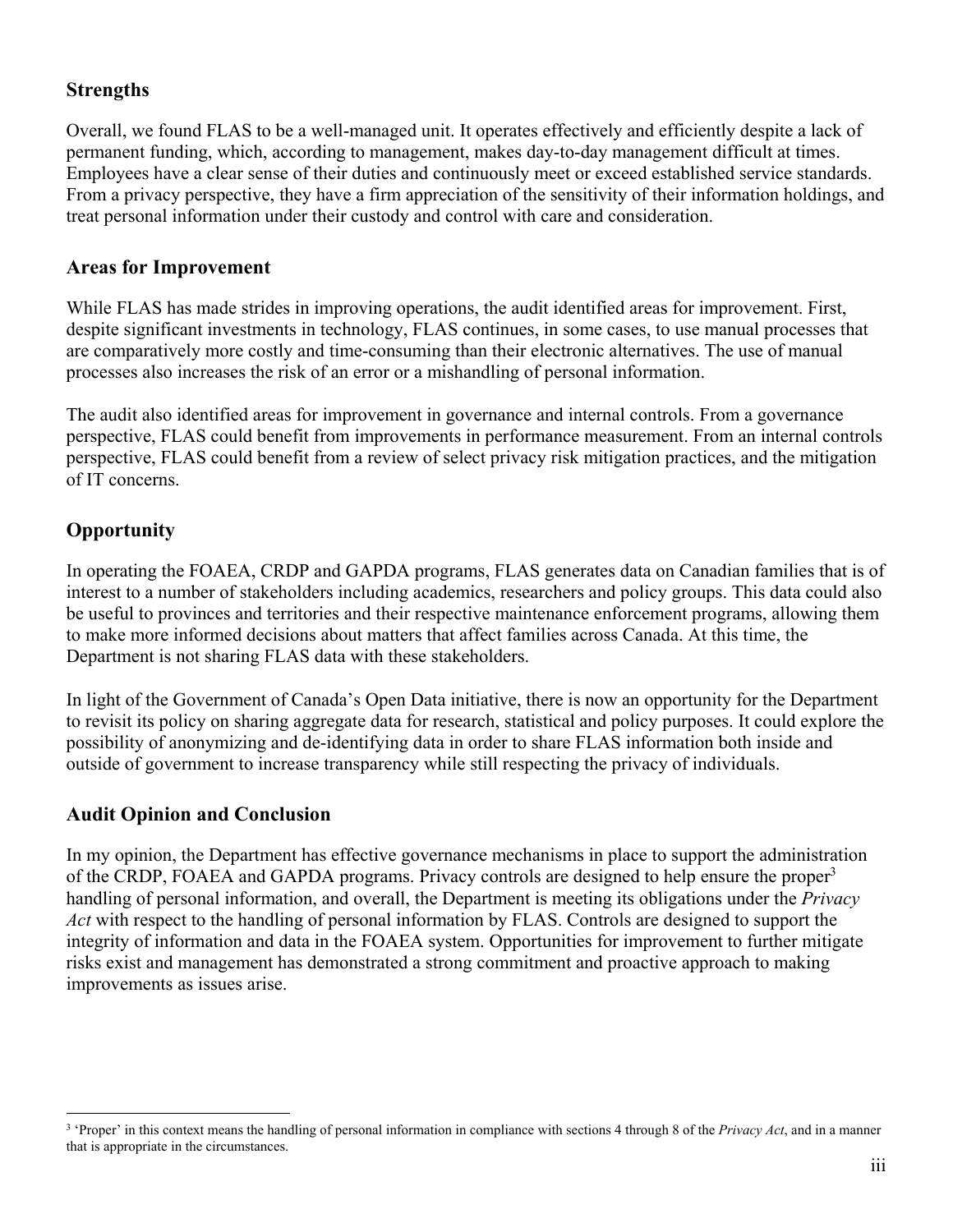# **Management Response**

Management has responded to the recommendations per the management action plan, which is integrated into this report.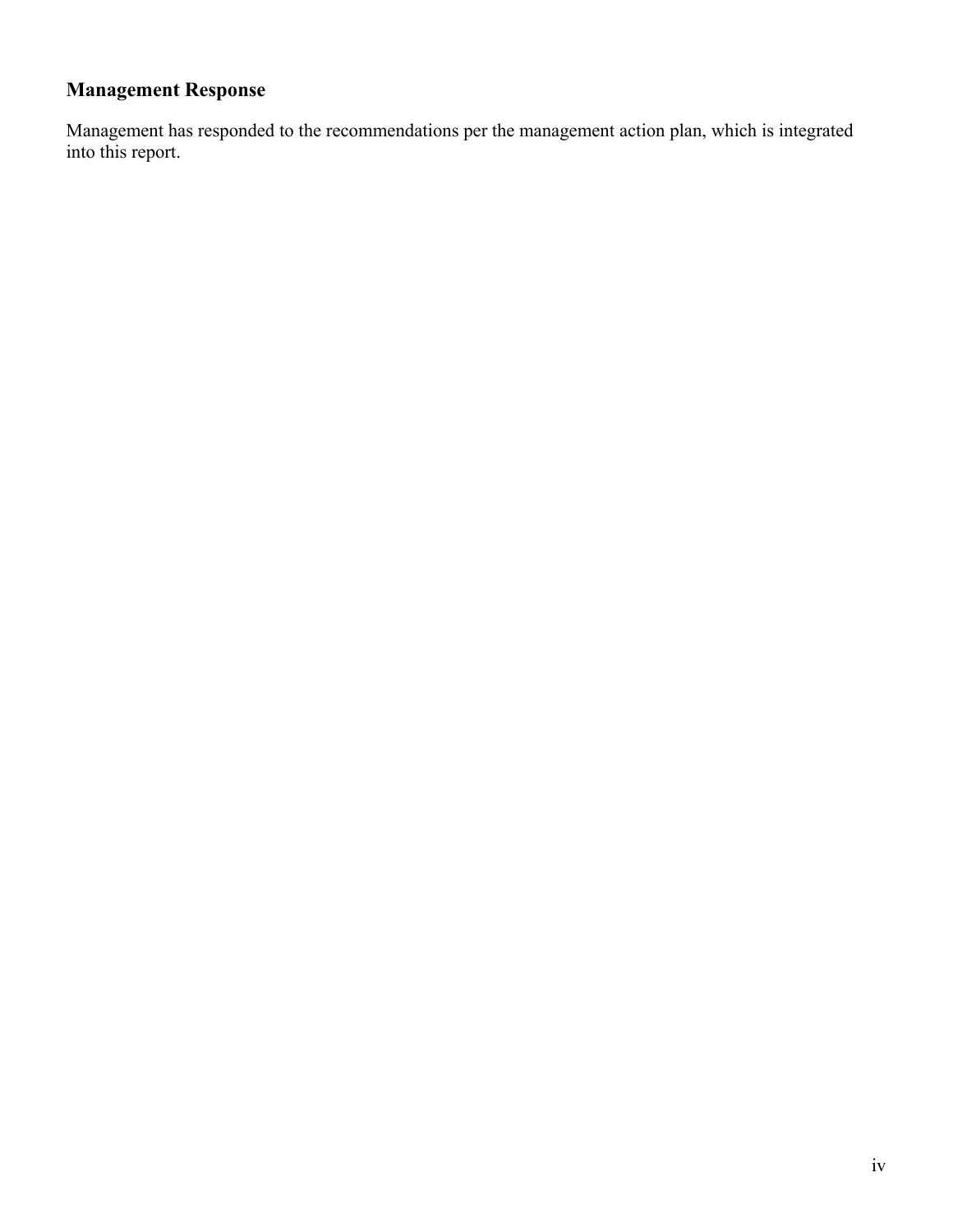### **1. Statement of Conformance**

In my professional judgment as Chief Audit Executive, the audit conforms to the *Internal Auditing Standards for the Government of Canada*, as supported by the results of the Quality Assurance and Improvement Program.

Submitted by:

Original signed by Inanc Yazar March 28, 2017

Inanc Yazar, CPA CGA, CIA, CRMA Chief Audit Executive Department of Justice Canada

### **2. Acknowledgement**

The Chief Audit Executive would like to thank the audit team and those individuals who contributed to this engagement. She would also like to thank the Director of FLAS for her cooperation and hard work in facilitating the conduct of the audit, over and above her ordinary work responsibilities.

As part of the audit, Internal Audit Services (IAS) collaborated with the Department's Financial Policy and Controls Division so as to leverage findings from a recent monitoring exercise of the Family Law Liability financial account. The collaboration was also intended to minimize the duplication of work and to reduce audit fatigue. Relevant findings from a recent IT security audit were also considered as part of IAS' environmental scan of FLAS' IT environment. We wish to also acknowledge contributions of officials from the Management and Chief Financial Officer Sector to our audit findings.

## **3. Background**

Under Canada's Constitution (the *Constitution Act*, *1867*), federal, provincial, and territorial governments share jurisdiction over family law. As a result, Canadian families experiencing separation or divorce may be impacted by both federal and provincial/territorial legislation, along with each jurisdiction's respective policies and programs. A married couple applying for a divorce, for example, will be subject to the *Divorce Act*, a federal law which sets out the grounds for divorce and provisions for corollary relief [i.e., child support, spousal support, and parenting arrangements (custody and access)]. Depending on the specific issues in the case, that same couple may also be subject to provincial/territorial laws (such as the *Family Law Act* in Ontario), which cover a host of other family law matters, including the rights of spouses and dependents in regard to property.

Since family law is an area of shared jurisdiction, the Department of Justice Canada (the Department) works closely with provinces and territories in relation to family law matters to foster collaboration and partnerships, support improvements and innovation in family law services, and facilitate public legal education. Together with its provincial and territorial partners, the Department helps to mitigate the negative effects of separation and divorce on families and children.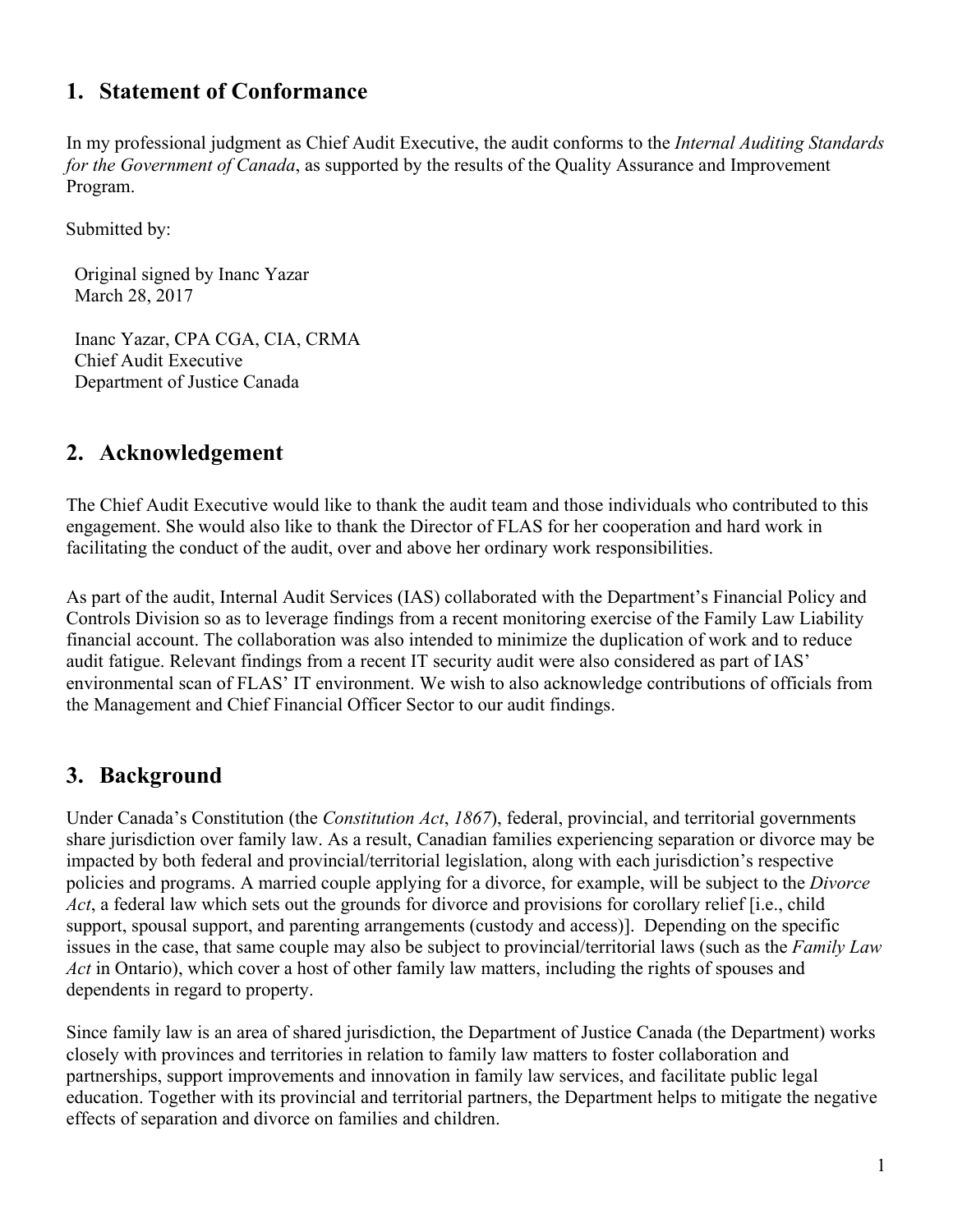Family law matters at the Department are led by the Family, Children and Youth (FCY) Section, situated within the Policy Sector. It bears responsibility for the federal government's mandate under the *Divorce Act*, the *Family Orders and Agreements Enforcement Assistance Act* (FOAEAA) and the *Garnishment, Attachment and Pension Diversion Act* (GAPDA), among others. While FCY is primarily concerned with legal and policy matters, operational responsibilities under these acts have been assigned to FCY's Family Law Assistance Services (FLAS) unit. FLAS employs 13 full-time equivalents (including temporary and casual help) and is responsible for the administration and operation of three primary programs:

#### **The Central Registry of Divorce Proceedings (CRDP)**

The CRDP is a nation-wide registry of divorce proceedings, established under the CRDP Regulations, designed to assist courts in Canada in determining jurisdiction by detecting duplicate divorce proceedings. Upon the filing of an application for divorce in a provincial/territorial court, the registrar of the court must submit an application for registration of divorce proceedings to the CRDP. If and when more than one application is filed for the same marriage, the CRDP, through its supporting system and processes, notifies the relevant provincial and territorial courts of the duplication as required under the CRDP Regulations, including the date that each divorce proceeding was filed so that the court can make a determination of jurisdiction. In 2015-16, FLAS processed 72,925 applications for registration of divorce proceedings received from the various courts and 73,331 disposition reports.

#### **Family Orders and Agreements Enforcement Assistance (FOAEA)**

The FOAEA program assists provincial/territorial maintenance enforcement programs (MEPs) and creditors in the enforcement of family support debts by virtue of the administration of the FOAEAA. The program processes applications received under FOAEAA to:

- 1) Locate individuals who are in breach of a family provision (part I);
- 2) Garnish federal monies should they become payable to individuals in default of their family support obligations (part II); and
- 3) Suspend or deny issuance of federal licenses and Canadian passports in the name of individuals who are chronically in default of their family support obligations (part III).

Garnishment applications make up the most significant part of FLAS' work; approximately 80% of applications submitted annually to FLAS are for the garnishment of federal monies. In 2015-16, \$188,772,041 was garnisheed from federal monies that became payable to individuals named in those applications and distributed to Canadian families to satisfy family support debts.

#### **Garnishment, Attachment and Pension Diversion Registry for the National Capital Region (GAPDA program)**

FLAS' role in the GAPDA program is limited to the validation of applications for the garnishment of federal public servants' salaries and payments to federal contractors. FLAS is responsible for accepting and reviewing GAPDA applications, and providing instructions and advice to the departmental compensation offices responsible for processing the garnishment of public servant salaries. In 2015-16, FLAS processed 556 applications for garnishment and an additional 2,058 applications for terminations, amendments, and bankruptcies.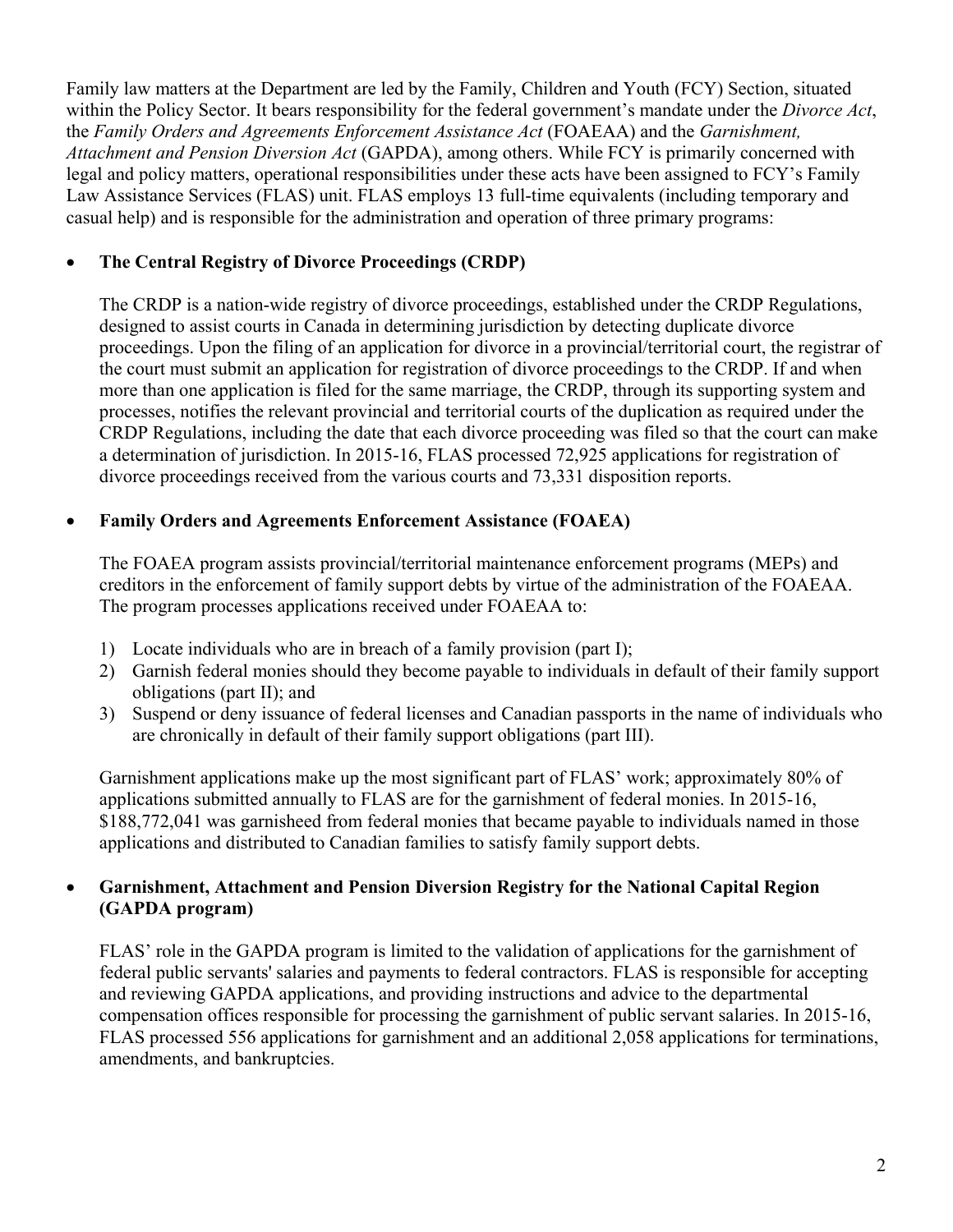In addition to the administration of the above three operational programs, FLAS is responsible for the FCYinfoline, an information service available to the general public in support of family law and family violence issues.

In operating its CRDP, FOAEA and GAPDA programs, FLAS collaborates with parties that are both internal and external to the Department. Internally, FLAS collaborates with, and is supported by, other units within FCY. Given that a large part of the FOAEA program's workflow is automated (and/or dependent upon electronic exchange between partners), FLAS also works closely with an information technology (IT) team within the Information Solutions Branch (ISB).

Externally, FLAS works closely with provinces and territories. Its key partners or clients include provincial and territorial MEPs and family courts. MEPs are responsible for the enforcement of support orders and agreements and FLAS provides services to help MEPs enforce family obligations. FLAS also works closely with federal departments and agencies, particularly in the administration of the FOAEAA and Part I of the GAPDA. Federal partners include the Canada Revenue Agency (CRA), Employment and Social Development Canada (ESDC), Transport Canada (TC), Immigration, Refugee and Citizenship Canada (IRCC), and Public Services and Procurement Canada (PSPC).

In 2015-16, expenditures for the FLAS unit totaled \$1,629,578. While this represents less than 1% of the Department's annual budget (\$702 million in 2015-16), the unit's programs support Canadian families and family laws. FLAS provides a number of essential services in the family law sector and bears central responsibility for statutory obligations imposed on the Minister of Justice under the *Divorce Act*, the FOAEAA, the CRDP Regulations and the GAPDA. FLAS is also central to the coordination and integration of federal and provincial responsibilities for divorce proceedings and support enforcement.

In light of the importance of services provided by FLAS to provinces and territories – and by extension to Canadian families – the Department must ensure that FLAS is meeting its statutory obligations. Moreover, since the unit handles a high volume of very sensitive data, it is important for the Department to be vigilant in preserving data integrity and the protection of personal information under FLAS' custody and control. To support the aforementioned operational expectations, the audit examined governance mechanisms as well as privacy and information technology general controls as communicated in the following audit objective.

## **4. Audit Objective**

The objective of this audit was to provide assurance that:

- a. Governance mechanisms are in place to support the administration of the CRDP, FOAEA and GAPDA programs;
- b. Privacy controls are designed to help ensure the proper<sup>4</sup> handling of personal information; and
- c. Controls are designed to support the integrity of information and data in the FOAEA system.

## **5. Audit Scope**

The focus of the audit was on fiscal years 2014-15 and 2015-16.

 4 'Proper' in this context means the handling of personal information in compliance with sections 4 through 8 of the *Privacy Act*, and in a manner that is appropriate in the circumstances.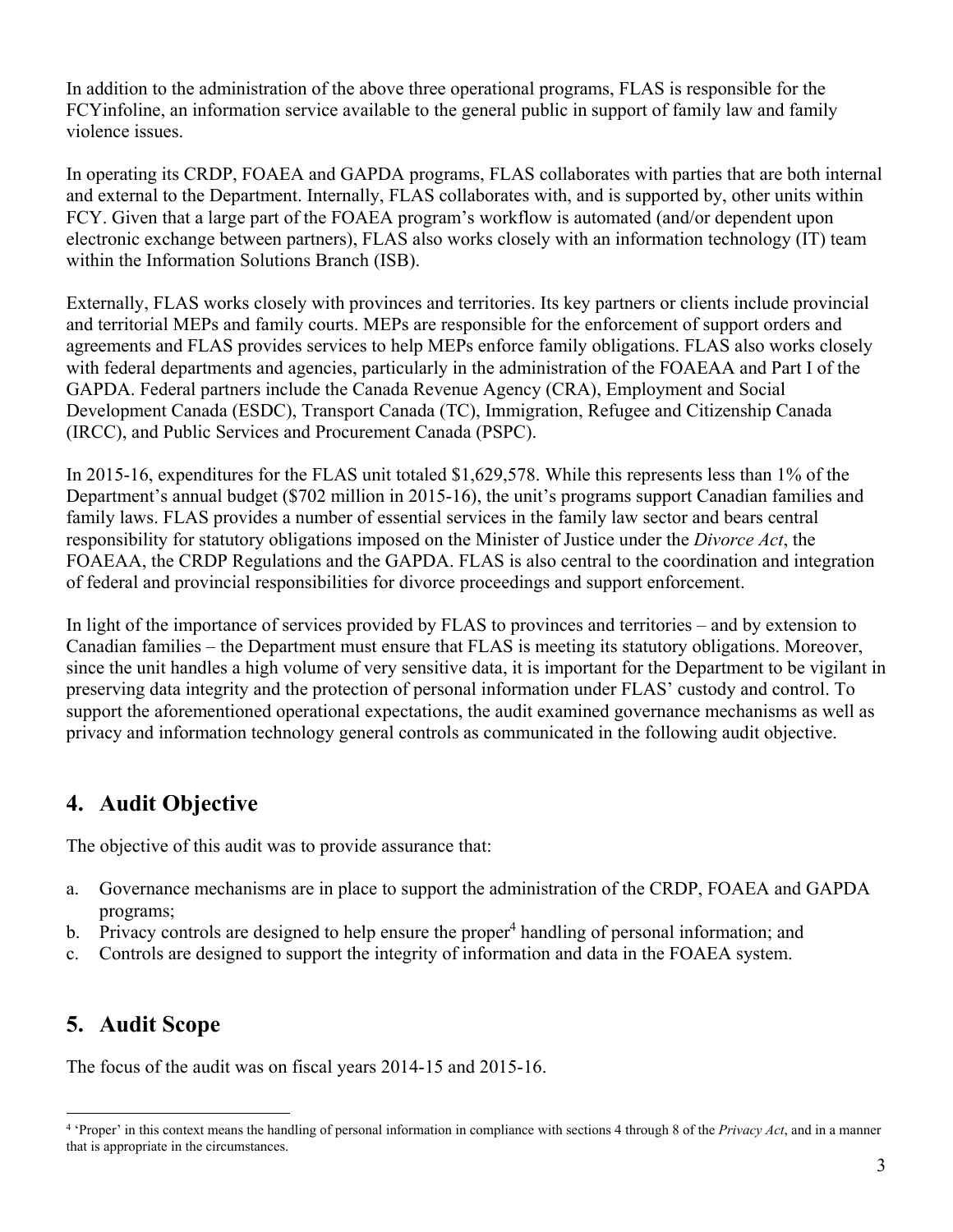The scope of the audit included an assessment of privacy controls in place for all three FLAS programs so as to help ensure that the Department is in compliance with the *Privacy Act* and its supporting policies and directives.

The scope also included other internal controls, such as the monitoring of data entry. In addition, IT general controls focused on the garnishment process under Part II of the FOAEAA, which is the most significant operation of the FLAS unit.

An environmental scan conducted by IAS of FLAS' IT environment highlighted the need to segregate duties and ensure that FOAEA system data is being transmitted internally in a manner that is commensurate with the security level of the data. These actions, which are both widely recognized in IT management as being fundamental controls that reduce the risk of wrongdoing, were examined in this audit.

In light of the dependencies between FLAS and other units within FCY (e.g., Support Enforcement Law and Policy Unit, Family Law and Policy Unit), the scope included other units within FCY that directly support FLAS operations, where applicable. While the audit included agreements with partners, and data transmission controls, the scope was limited to the activities under the mandate of the Department.

## **6. Audit Approach**

The audit team carried out its mandate in accordance with Treasury Board's *Policy on Internal Audit* and the *Internal Auditing Standards for the Government of Canada*. The audit employed various techniques including a risk assessment of the audit entity, interviews, system walkthroughs, and the review and analysis of documentation.

## **7. Findings, Recommendations and Management Action Plan**

This section outlines observations and recommendations resulting from the audit work performed. For ease of review, observations and recommendations have been structured along the lines of enquiry and audit criteria identified in the planning phase of the audit. For a list of audit criteria please refer to Appendix A.

## **7.1 Governance Mechanisms**

The audit examined the extent to which governance mechanisms are in place to support the administration of FLAS' CRDP, FOAEA and GAPDA programs. By 'governance mechanism,' we mean the processes, procedures and structures implemented to help manage and oversee the unit's core operating activities. Our review included an examination of FLAS' strategic planning efforts, the study of program measurement activities, inquiries into roles and responsibilities, and a review of governing agreements with federal, and provincial and territorial, partners. Good governance leads to better decision making. It also helps to ensure that the Department is fulfilling its legislative responsibilities.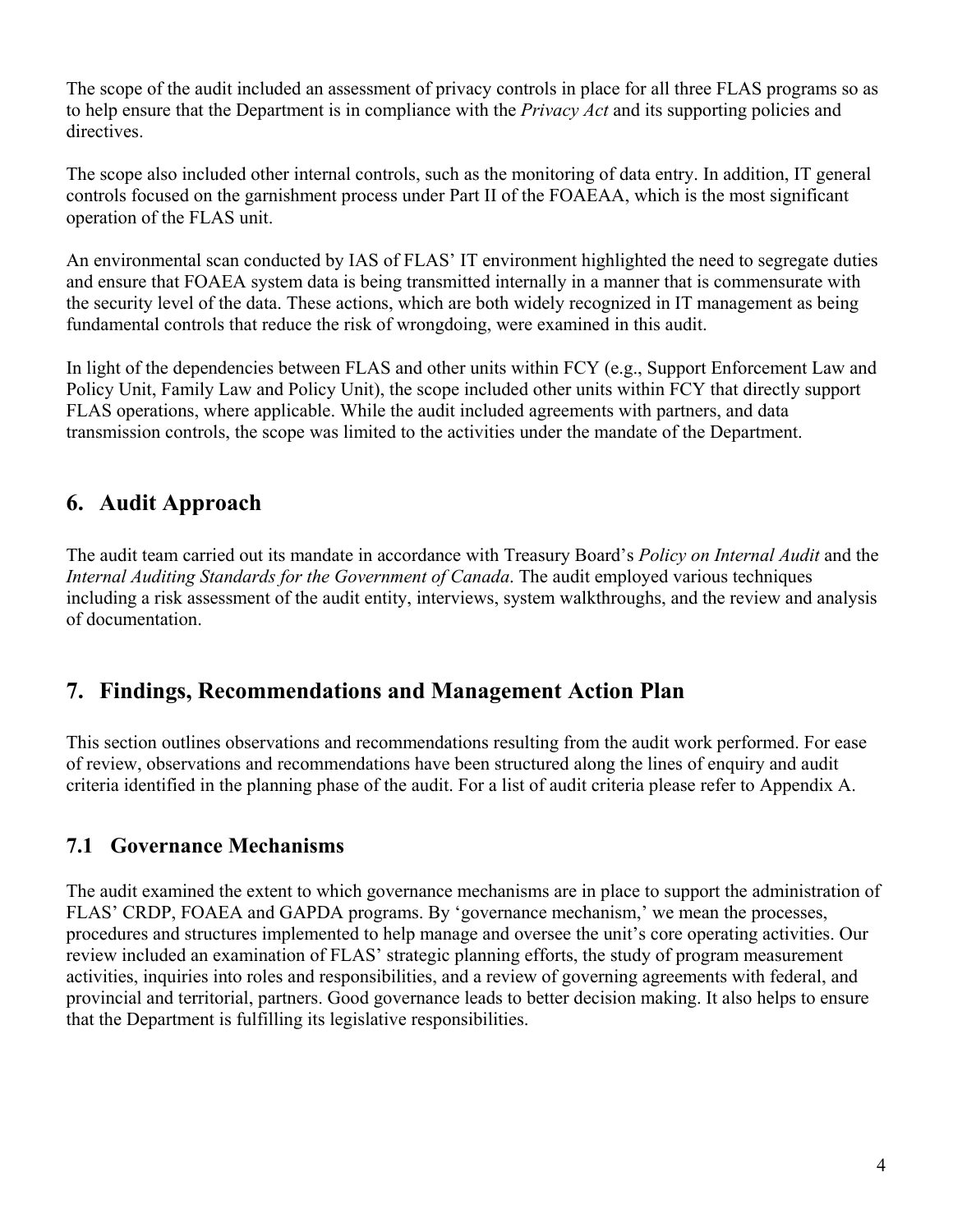#### **Finding 1:**

**FLAS has sufficient strategic planning activities in place and communicates operational roles and responsibilities to support the administration of its operating programs. However, opportunities exist to improve FLAS' performance measurement activities, and to update governing agreements with key program partners.** 

#### **Linkage to: Governance**

#### Performance Measurement

Performance measurement is the systematic collection and analysis of program outcomes, used to make decisions about a program's overall performance. The collection and analysis of program outcomes, where properly identified, enables managers to make more objective and timely decisions regarding a program's performance and direction.

FLAS demonstrates results-oriented practices and culture by consistently tracking and reporting on performance. As part of the audit, we reviewed and analysed the performance indicators being used by management to evaluate the activities of the CRDP, FOAEA and GAPDA programs. In order to report on and communicate key accomplishments to its federal, and provincial and territorial stakeholders, each year FLAS prepares a comprehensive report of its core operating activities. In the report, the unit tracks a series of measures designed to demonstrate the success of each of its core programs. These measures are also outlined in the draft Performance Measurement and Evaluation Strategy, jointly developed by the FCY Section and the Department's Evaluation Division for the FCY as a whole.

While the performance measures reported by FLAS help quantify the kind of work performed by FLAS, they are volumetric in nature and fall short of measuring the unit's performance. Put more simply, while FLAS is actively measuring 'how much' work they do, they are not measuring 'how well' that work is being done. For example, FLAS currently measures the total number of calls received for CRDP proceedings, the total number of applications for garnishment processed under the FOAEAA, the total dollar figure of funds garnished from federal funds, the number of applications for the denial and suspension of passports and federal licences, and the number of calls received by the FCYinfoline. The unit does not however report the average number of days in which applications were processed, the rate of errors identified in CRDP proceedings, or the turnaround period for tracing applications. In our view, these are important measures of program success.

In order to ensure that the unit is meeting its statutory obligations, and is working to advance the broader obligations of the Department, FLAS would benefit from a re-evaluation of the performance metrics it uses to measure program success in its annual report. In doing so, FLAS and FCY should continue to work closely with the Department's evaluation and performance measurement functions so as to ensure that performance metrics are established against key service standards, as defined in governing acts, regulations, and federal and provincial/territorial agreements. While FLAS stated meeting all such standards, the unit's success in doing so is not being actively reported. Performance measures should also take into consideration the needs of internal and external stakeholders. For instance, internal stakeholders need to track program success and external stakeholders' needs may include measuring FLAS' impact on child poverty, Canadian families, etc. By establishing and measuring a more comprehensive set of performance measures, FLAS will be better positioned to demonstrate program success.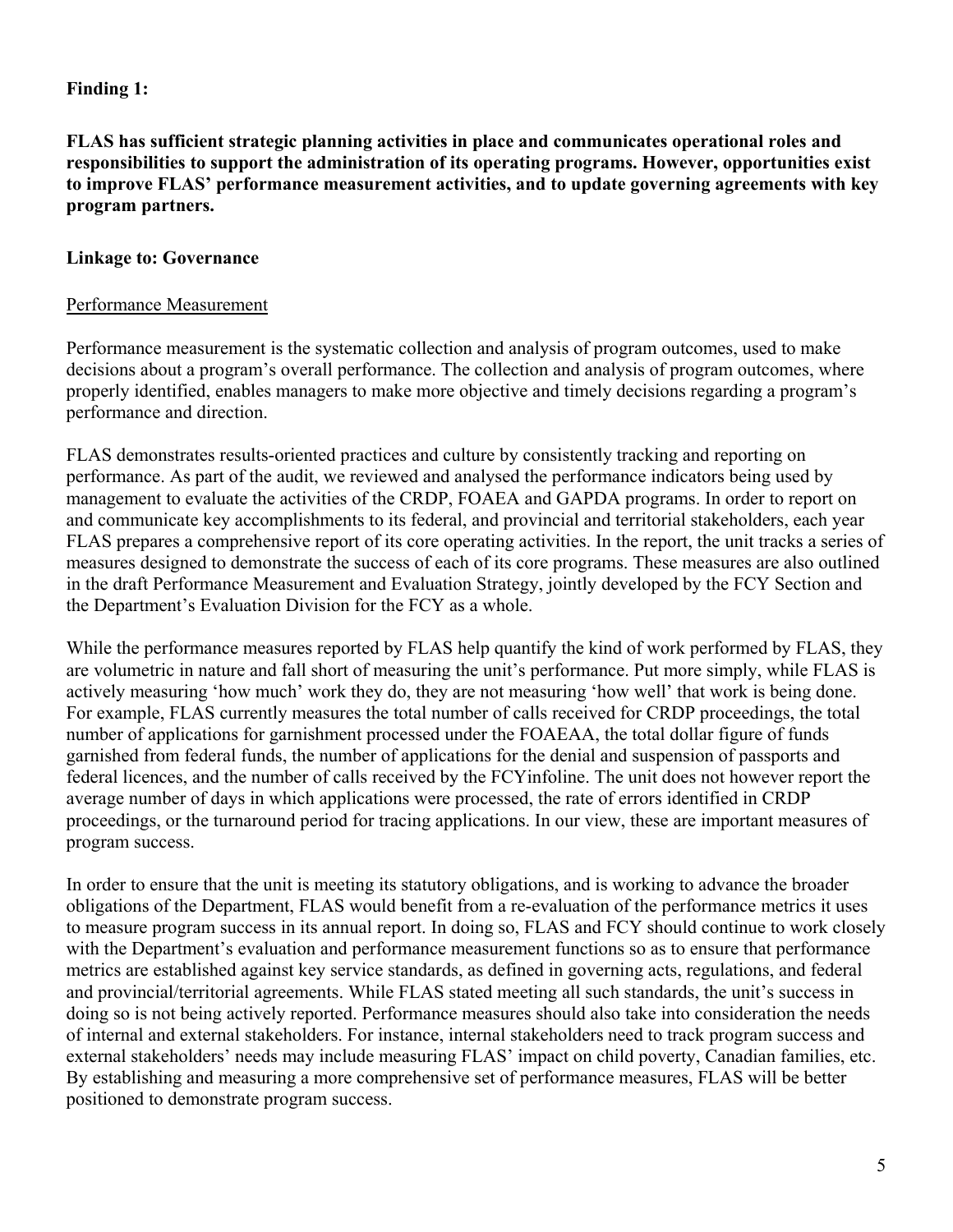#### Governing Agreements

A written information sharing agreement is intended to serve as a written record of understanding between parties that outlines the terms and conditions under which personal information is to be collected, used, disclosed, safeguarded and retained.

In determining whether FLAS has such agreements in place with key program partners, IAS reviewed a listing of all signed memoranda of agreement with provinces and territories for the administration of both the CRDP and FOAEA programs. IAS also reviewed copies of governing terms of reference for the use of FOAEA services by provincial partners, and memoranda of understanding with key federal partners for FOAEA program operations.

On the whole, the audit found that agreements governing the exchange of personal information are out of date. Most agreements between the Department and its provincial/territorial partners governing the exchange of data under Part I of FOAEAA were signed in the 1980s. These agreements, which in many cases predate the advent of the Internet and electronic communication, lack provisions prescribing roles, responsibilities and requirements for the proper handling of personal information. While some agreements include general provisions mandating data confidentiality, those provisions fall well short of modern-day expectations for the safeguarding of personal information [as set out in Treasury Board Secretariat (TBS) guidelines].

In addition to agreements with provincial partners, FLAS has formal memoranda of understanding in place with its key federal partners for FOAEA program operations: Passport Canada (now under IRCC), TC, CRA, and ESDC. As mentioned by management, FLAS has been working extensively with CRA and ESDC since 2009 to renew existing agreements (one of which dates to 1987). Despite all efforts to finalize the new arrangements, draft agreements remain unsigned.

Given the current state of the Department's agreements with its partners, roles and responsibilities for the exchange and handling of personal information remain unclear. As a result, FLAS or its partners may be susceptible to a mishandling of personal information. Outdated agreements for data handling may also create difficulties in the enforcement and monitoring of good privacy practices.

| <b>Recommendation 1</b>                                                                                                                                                                                                                                                                                                                                                                                 | <b>Management Action Plan</b>                                                                                                                                                                                                                                                                                                                                                                                                                                                                                                               |
|---------------------------------------------------------------------------------------------------------------------------------------------------------------------------------------------------------------------------------------------------------------------------------------------------------------------------------------------------------------------------------------------------------|---------------------------------------------------------------------------------------------------------------------------------------------------------------------------------------------------------------------------------------------------------------------------------------------------------------------------------------------------------------------------------------------------------------------------------------------------------------------------------------------------------------------------------------------|
| It is recommended that the Senior<br><b>Assistant Deputy Minister, Policy Sector:</b><br>a. Update performance measures used to<br>measure the unit's success to include<br>key service standards, as set out in<br>governing acts, regulations and<br>federal and provincial/territorial<br>agreements, and to better reflect the<br>reporting needs of key internal and<br>external stakeholders; and | Management agrees with the recommendation.<br>a. Service standards reported in the Departmental<br>Performance Report were revised in 2015-16 to better<br>align with the collection of user fees under the CRDP and<br>the FOAEA programs. A review of FLAS' current<br>performance measures will be conducted to help<br>determine which indicators would serve best to measure<br>its progress and efficiencies and meet any reporting<br>requirements linked to the Evaluation of the FCY Section<br>and expectations of FLAS' clients. |
| b. Using a phased-in approach based on<br>risk, update existing agreements with<br>program partners to include privacy<br>and security provisions.                                                                                                                                                                                                                                                      | b. The procedures for the exchange of personal information,<br>security measures and privacy risks management are<br>detailed in formal agreements with each partner involved<br>in the delivery of its services. The CRDP Regulations<br>dictate the information that must be exchanged between                                                                                                                                                                                                                                            |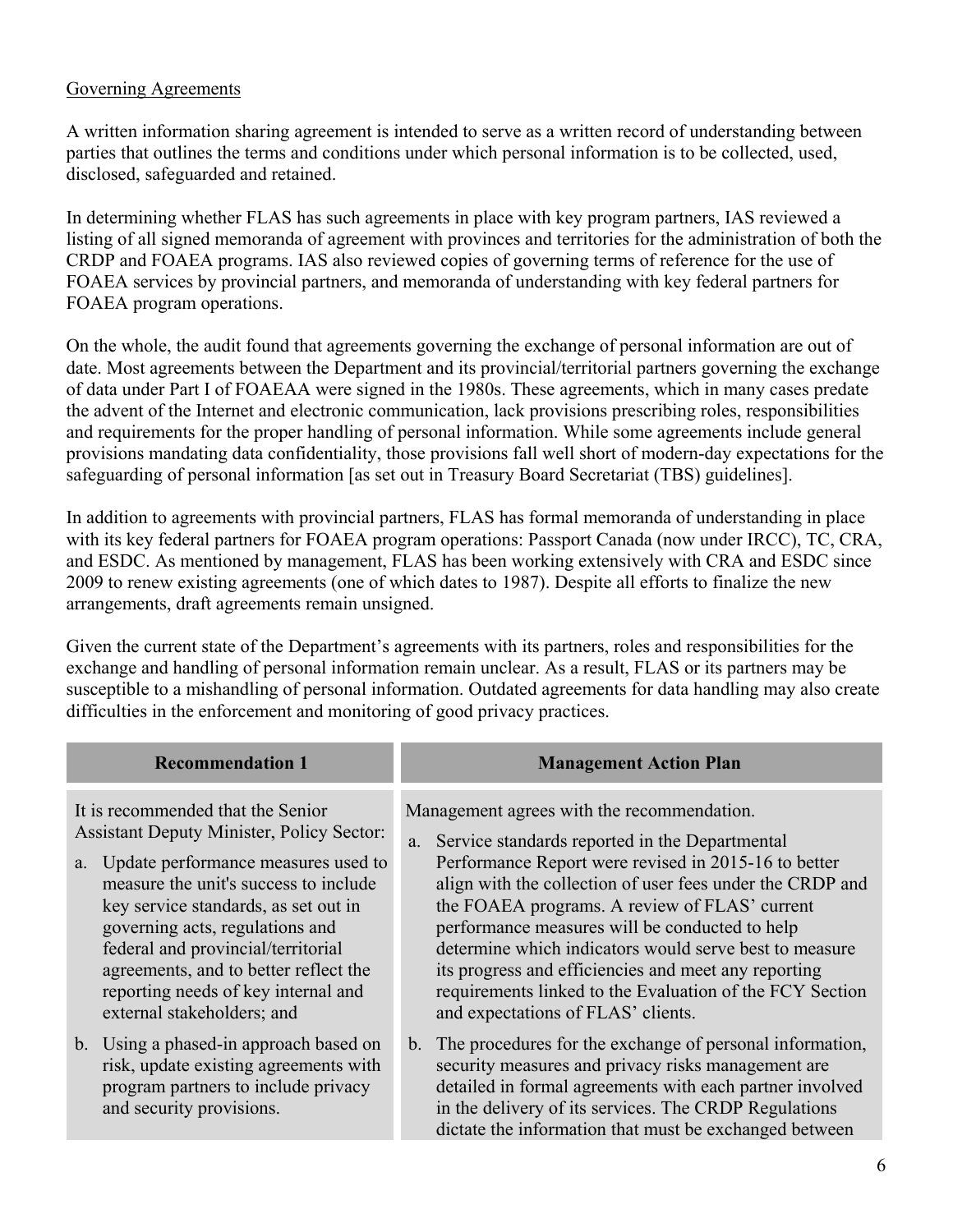the courts and the CRDP to allow for the detection of duplicate divorce proceedings. Updated agreements setting out the current secure processes for the exchange of information between the provincial/territorial courts and the CRDP have been negotiated. To date, nine jurisdictions have signed the updated agreement. It would be worthwhile to note that unsigned, updated agreements in the remaining jurisdictions do not impede the registration and detection process described in the CRDP Regulations. However, management agrees that signed, updated agreements would explicitly clarify and communicate accountabilities related to the exchange of personal information with all of its provincial/territorial partners.

The FOAEA program cannot be delivered in isolation by the Department of Justice. The Act imposes legal obligations on other federal Ministers. Management has been working actively with federal partners involved in the delivery of the FOAEA program to negotiate updated information sharing agreements reflecting current practices, including the secure federally approved electronic processes in place to safeguard the information exchanged. Agreements with the Passport program and TC have been renewed; negotiations are ongoing with CRA and ESDC. While the lack of renewed agreements with all of its federal partners does not prevent FLAS from delivering its mandated enforcement services within secure environments, the signing of new agreements would ensure that accountabilities related to the exchange and security of personal information align with Treasury Board's recommended practices.

Under part I of the FOAEAA, locate information cannot be shared with an applicant unless the Minister of Justice is satisfied that the safeguards established by the agreement with the province are in place. Agreements with each province and territory were signed in the 1980s. These agreements are still in place and authorize the locate information under the FOAEAA to be provided to each applicant. Supplemental agreements dealing specifically with the exchange and handling of personal information with provincial/territorial partners under the FOAEAA will be negotiated to reflect modern-day expectations and in place for the handling and safeguarding of personal information. In the event of amendments to the FOAEAA, the agreements themselves would be updated. This would provide assurances that information is released only for stated purposes while ensuring that the privacy intrusion is as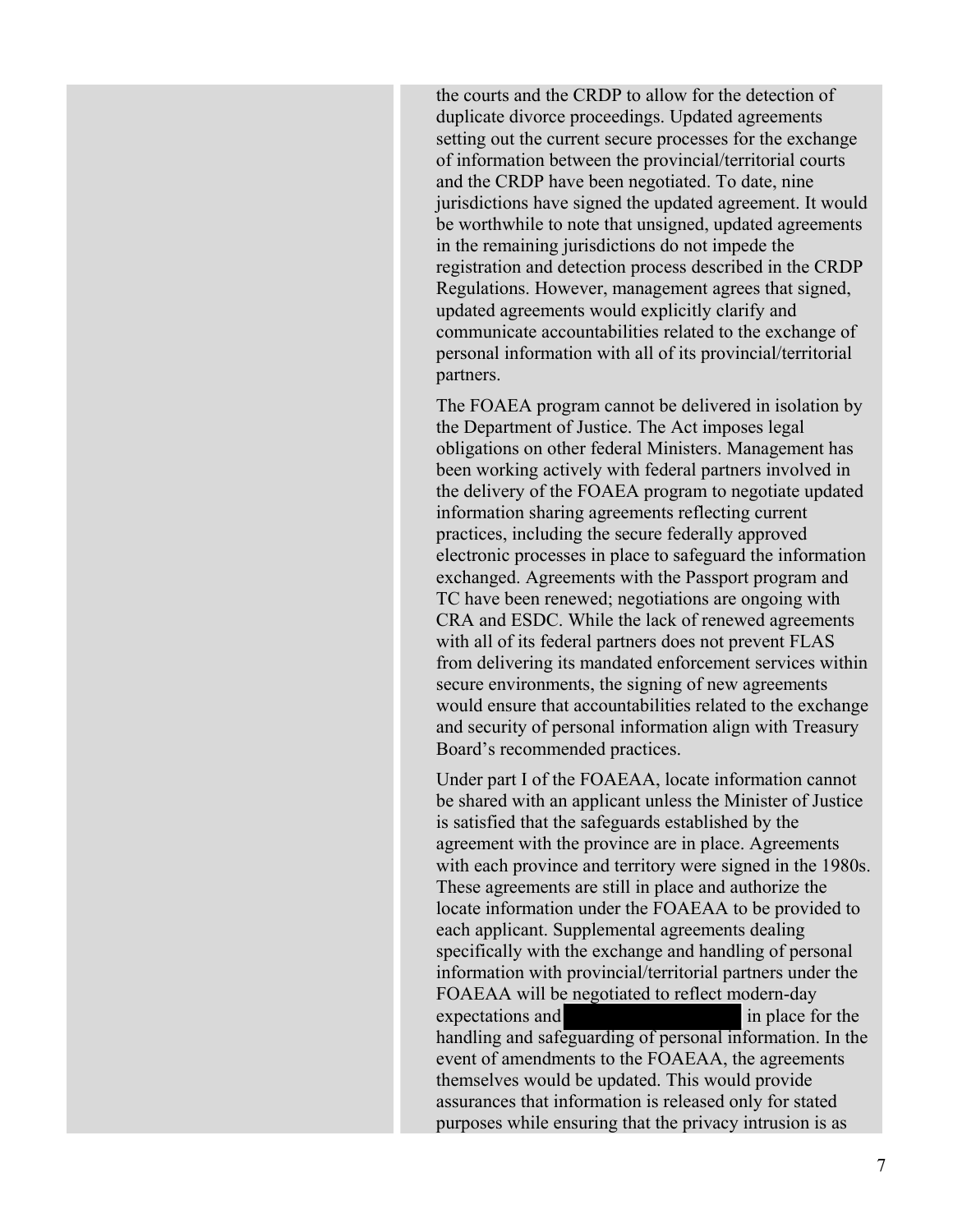|                                    | limited as possible. No federal/provincial/territorial<br>agreement is required under the garnishment (part II) and<br>licence suspension (part III) provisions under the<br>FOAEAA.                                                                                                                                                                                                                                                                                                                                                                                                                                                                                                                                                                                     |
|------------------------------------|--------------------------------------------------------------------------------------------------------------------------------------------------------------------------------------------------------------------------------------------------------------------------------------------------------------------------------------------------------------------------------------------------------------------------------------------------------------------------------------------------------------------------------------------------------------------------------------------------------------------------------------------------------------------------------------------------------------------------------------------------------------------------|
| <b>Office of Primary Interest:</b> | Senior Assistant Deputy Minister, Policy Sector                                                                                                                                                                                                                                                                                                                                                                                                                                                                                                                                                                                                                                                                                                                          |
| <b>Due Date:</b>                   | Completion of a review of performance measures for<br>$\bullet$<br>FLAS' programs by March 31, 2018.<br>Implementation of revised performance measures, as<br>required, by March 31, 2019.<br><b>Updated agreements:</b><br>$\bullet$<br>o Updated agreement with CRA: December 2017.<br>Updated agreements with ESDC: March 31, 2019.<br>$\circ$<br>o Agreements under Part I, FOAEAA: Supplemental<br>agreements dealing specifically with the exchange and<br>handling of personal information with<br>provincial/territorial partners under the FOAEAA will<br>be negotiated by March 31, 2018. In the event of<br>amendments to the FOAEAA, the agreements<br>themselves will be updated within three (3) years of the<br>applicable provisions coming into effect. |

### **7.2 Controls over the Handling of Personal Information**

The audit examined the extent to which FLAS has designed controls to help ensure the proper handling of personal information, in keeping with the Department's obligations under sections 4 through 8 of the *Privacy Act*. We also examined the extent to which the unit had implemented TBS policies supporting the Act's administration. The audit included a review of privacy notices, and controls used to limit the collection, use, disclosure and retention of personal information. It also included an assessment of the design of controls used to help ensure the accuracy and completeness of personal information. We also surveyed controls in place to safeguard FLAS data from unauthorized use or disclosure. The proper handling of personal information helps to ensure the privacy of individuals whose information the unit uses for administrative purposes.

#### **Finding 2:**

**FLAS is generally meeting its obligations under the** *Privacy Act* **and its supporting policies and directives. Opportunities for improvement were identified to strengthen the handling of sensitive information.** 

**Linkage to: Controls**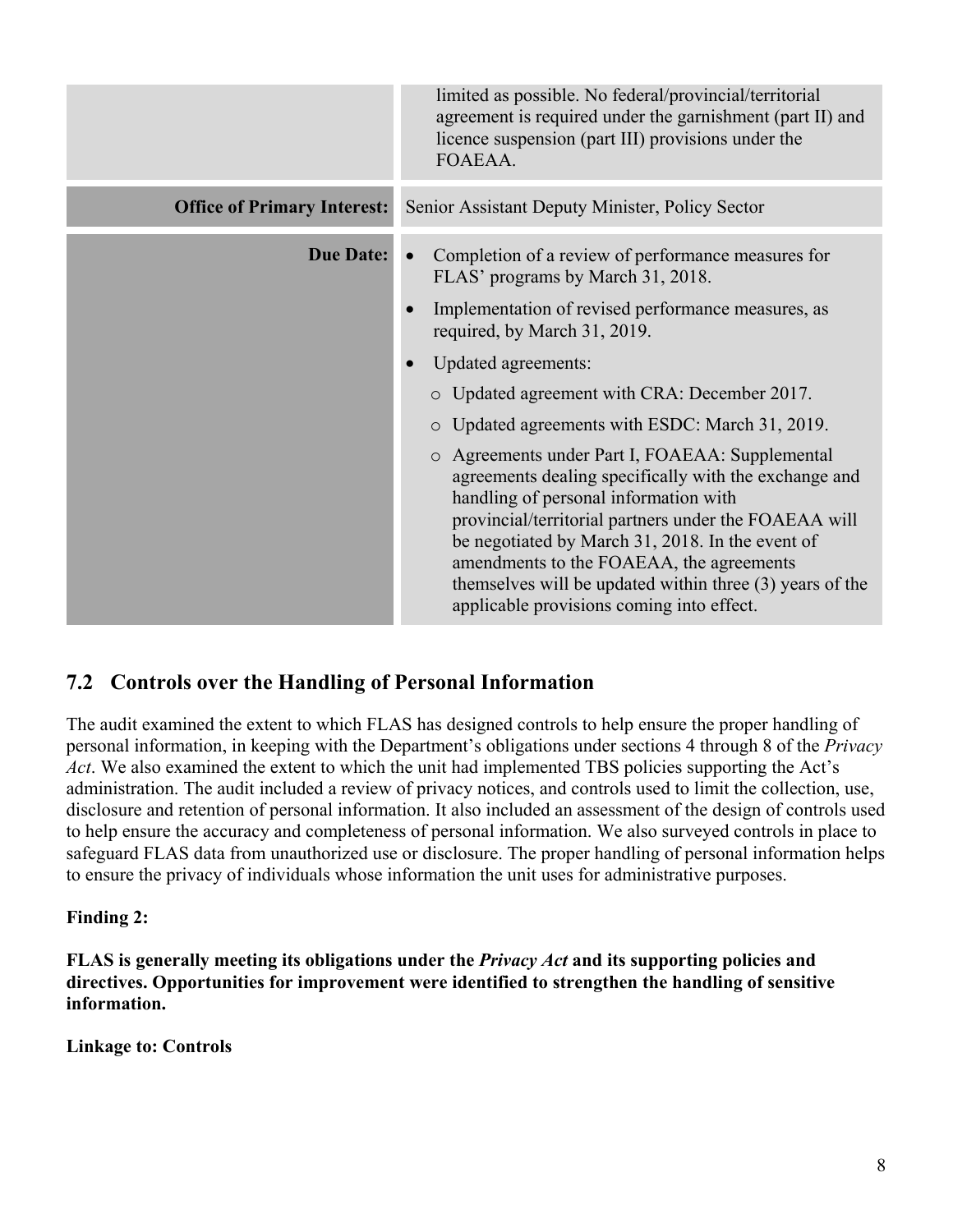The audit found that FLAS is generally meeting its obligations under the *Privacy Act* in terms of the collection, use and disclosure of personal information. The unit is limiting its collection of personal information to that which is authorized by law, and personal information is not being used or disclosed for unrelated or secondary purposes. FLAS processes personal information according to formally documented policies and procedures, and system controls are used to protect and ensure the integrity of data. Opportunities exist to improve privacy notices, perform privacy impact assessments, and reduce reliance on manual processing.

#### Privacy Notices

Subsection 5(2) of the *Privacy Act* requires the Department to inform individuals from whom it intends to collect personal information of the purposes for which that information is to be collected. Section 6.2.9 of the TBS *Directive on Privacy Practices* requires privacy notices to state "the purpose and authority for the collection [of personal information]; any uses or disclosures that are consistent with the original purpose; any legal or administrative consequences for refusing to provide the personal information; the rights of access to, correction and protection of personal information under the [*Privacy*] *Act*; and the right to file a complaint to the Privacy Commissioner of Canada regarding the institution's handling of the individual's personal information." As a best practice, notification should be provided prior to, or at the time of, collection.

When personal information is collected directly from the individual, privacy notices are generally posted on the forms used for the collection of that information (whether paper or electronic). Where information is collected indirectly, the Department may rely on third party notices but must also disclose the purposes of collection in its personal information bank (PIB) descriptions. PIBs are indexes of the Department's personal information holdings, published annually and online in Info Source (a series of publications and databases containing information about the Government of Canada).

As part of the audit, IAS obtained copies of all forms used by FLAS for the collection of personal information. We also obtained copies of relevant system notifications for CRDP and FOAEA. Based on a review of those notices, and a comparison of those notices with the reporting requirements set out in the TBS *Directive on Privacy Practices*, the unit is meeting most, but not all, of its obligations for notification. Existing privacy notices do not always contain the minimum requirements set out by TBS, and some privacy notices were absent altogether.

As per management, the vast majority of information collected by the unit is collected indirectly from its program partners (i.e., MEPs under the FOAEAA, and provincial courts for CRDP). As such, privacy notices on select forms were deemed unnecessary. According to FLAS, the Department fulfills its obligations for informing individuals of the purposes of collection primarily through its program PIBs.

In such cases where the Department is collecting information about individuals indirectly, a reference to the appropriate PIB on forms and systems used for the indirect collection of data is expected by the *Privacy Act*. In addition, TBS expects the referenced PIBs to more completely describe the data elements being collected from program partners. Our review of the Department's PIB for FOAEA indicated that the PIB simply states that "identifying information" may be collected, without setting out the kinds or categories of identifying information being collected and used for program purposes. According to the TBS *Directive on Privacy Practices*, a privacy impact assessment (PIA) must be provided to TBS along with the substantially modified PIB description for registration and approval of the PIB.

Overall, while FLAS is meeting most of its obligations to identify the purposes for which it is collecting personal information, privacy notices as a whole should be improved to reflect the minimum content as stipulated in section 6.2.9 of the TBS *Directive on Privacy Practices*.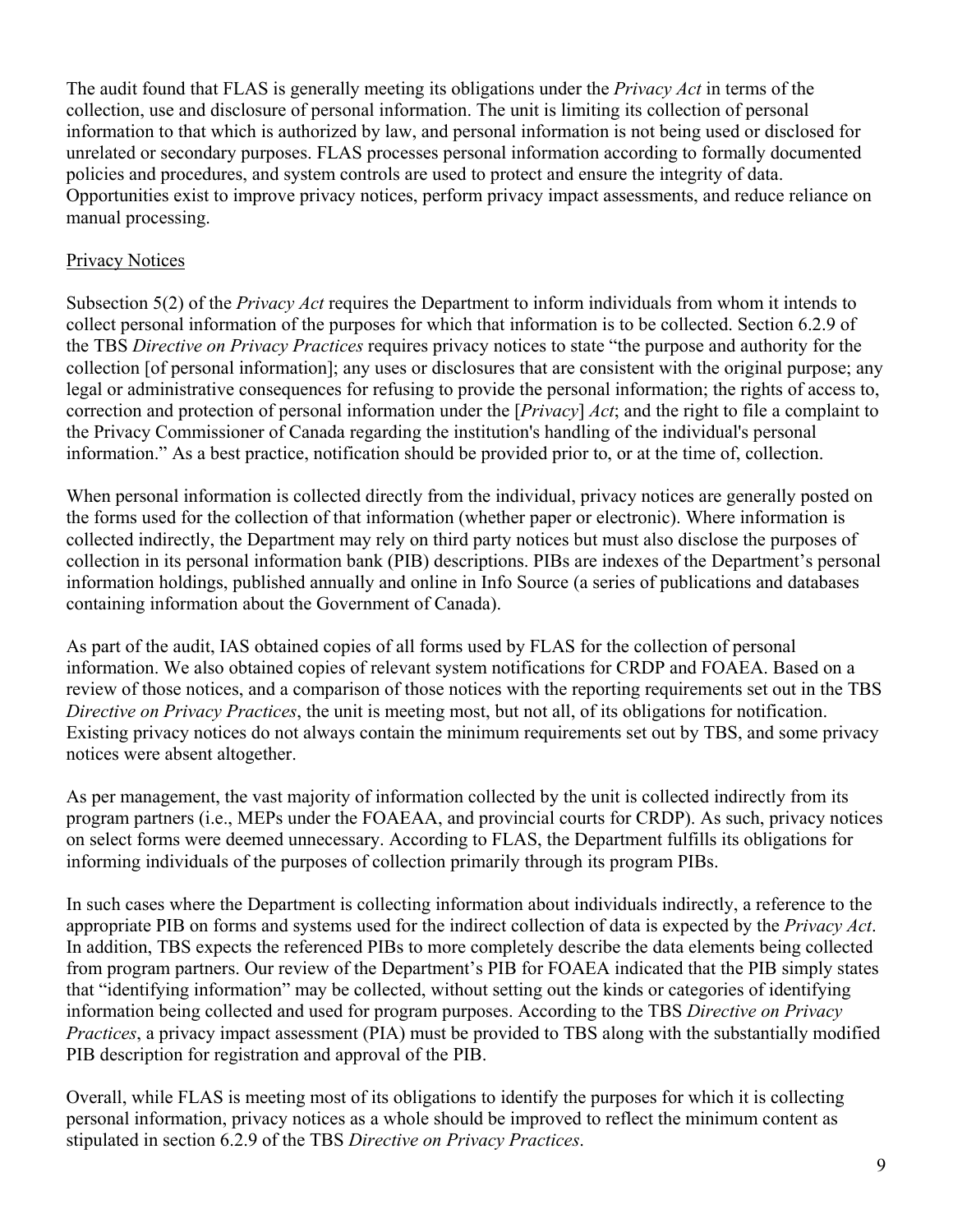#### Privacy Impact Assessments

Section 4 of the *Privacy Act* requires the Department to limit its collection of personal information to that which is required for authorized operating activities. Sections 7 and 8 of the Act go on to restrict the use and disclosure of that information to the purposes for which it was first collected, except with the consent of the individual or as allowed by law. Finally, in order to protect the integrity of data, subsection 6(2) of the Act requires the Department to take all reasonable steps to ensure that personal information that is used for an administrative purpose is as accurate, up-to-date and complete as possible.

To ensure these requirements are met, departments generally establish operating and administrative controls. Departments are also required to perform periodic risk assessments in relation to key programs and activities. A PIA is one such risk process designed to mitigate potential privacy risks. It is the component of risk management that focuses on ensuring compliance with the *Privacy Act* requirements. PIAs are mandated under the TBS *Directive on Privacy Impact Assessment* for all new programs involving personal information, or where there are substantial modifications to existing programs or services involving personal information.

The audit noted that FLAS has not yet undertaken a program PIA in relation to the FOAEA program. FOAEA accounts for a large part of the unit's personal information holdings. The program was the subject of a formal PIA in 2010, however the review was limited to a review of impacts associated with changes to memoranda of understanding with TC and Passport Canada. In light of the substantial changes made within the program since its inception, we would have expected FLAS to have undertaken a PIA with respect to FOAEA's operations as a whole. FLAS management reported that a PIA for the FOAEA program as a whole has never been undertaken because the program was brought into force prior to the introduction of policy requirements governing PIAs. FLAS management recognizes the current need for a PIA because the outputs of the PIA would help meet its other policy obligations.

The inclusion and standardization of privacy notices are essential for compliance with TBS policy instruments. In addition, the absence of PIAs may adversely affect sound decision making by limiting careful consideration of privacy risks with respect to the creation, collection and handling of personal information as part of FLAS operations. Hence, the review of privacy notices and performing a PIA would further improve FLAS' sound privacy practices.

| <b>Recommendation 2</b>                                                                                                                                                                                                                                                                                                                                                                                                                                                                                                                                                                        | <b>Management Action Plan</b>                                                                                                                                                                                                                                                                                                                                                                                                                                                                                                                                                                                                                                     |
|------------------------------------------------------------------------------------------------------------------------------------------------------------------------------------------------------------------------------------------------------------------------------------------------------------------------------------------------------------------------------------------------------------------------------------------------------------------------------------------------------------------------------------------------------------------------------------------------|-------------------------------------------------------------------------------------------------------------------------------------------------------------------------------------------------------------------------------------------------------------------------------------------------------------------------------------------------------------------------------------------------------------------------------------------------------------------------------------------------------------------------------------------------------------------------------------------------------------------------------------------------------------------|
| It is recommended that the Senior<br><b>Assistant Deputy Minister, Policy Sector</b><br>revise key policies supporting its<br>obligations under the <i>Privacy Act</i> with a<br>view to ensuring compliance with TBS<br>directives by conducting the following:<br>a. Initiate a program PIA for FOAEA<br>where there is a substantial<br>modification to its program activities,<br>as per section 6.3.1 of the <i>Directive</i><br>on Privacy Impact Assessment;<br>b. Review and revise all privacy notices<br>on forms used for the collection of<br>personal information, as per section | Management agrees with the recommendation.<br>a. PIAs were completed in the past as required in accordance<br>with the TBS Directive on Privacy Impact Assessment. A<br>full PIA of the FOAEA program will be completed and its<br>PIB updated.<br>b. As indicated in the report, most collection of personal<br>information of individuals is done indirectly in the<br>performance of the administration of FLAS' programs.<br>More specifically, personal information is received<br>indirectly from applicants under the FOAEAA. Where the<br>requirement exists, a privacy notice will be added to the<br>applicable FOAEAA forms. Privacy notices have been |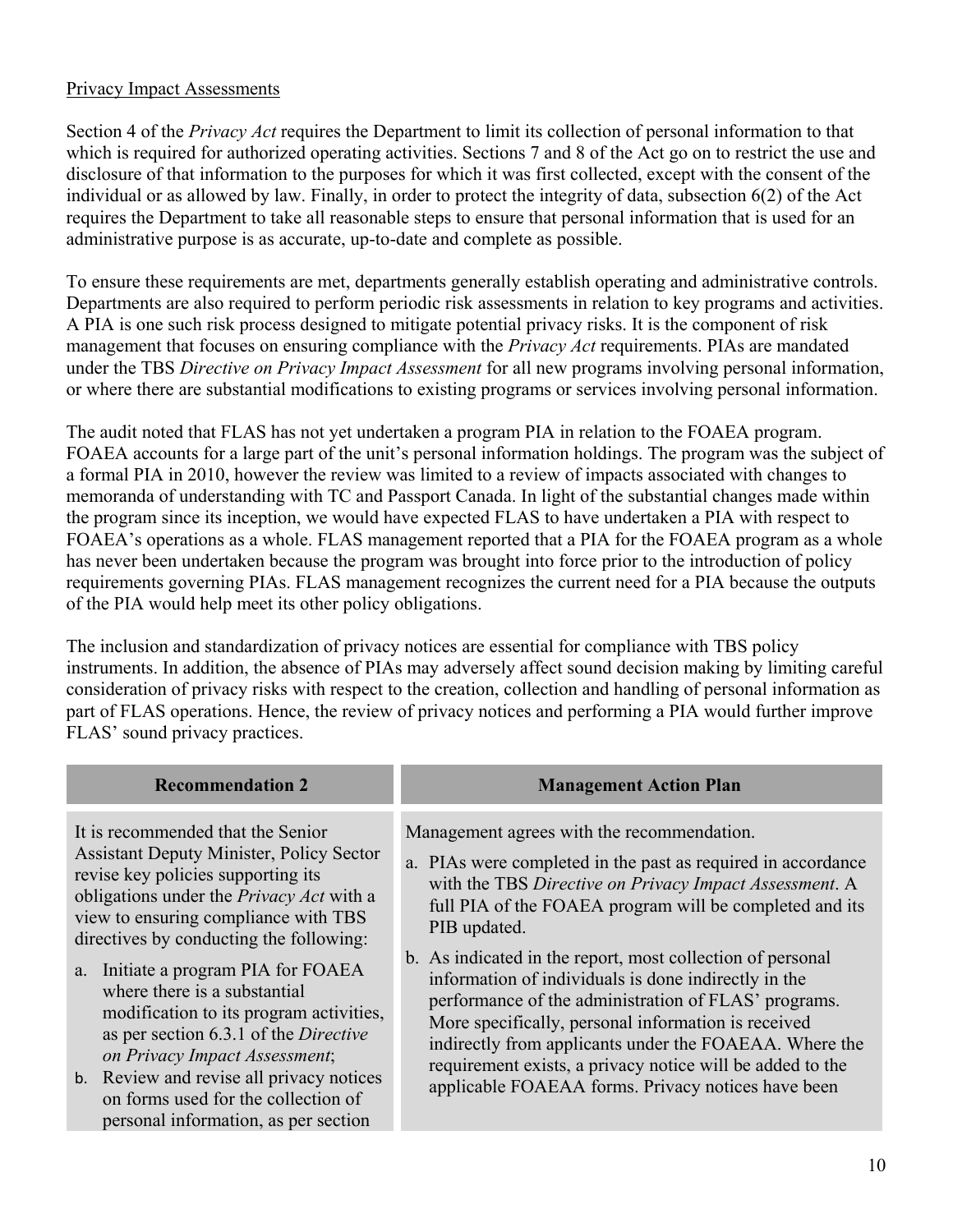| 6.2.9 of the TBS Directive on Privacy<br>Practices. | added to all other forms used in the administration of<br>FLAS' programs.                                                                                                |
|-----------------------------------------------------|--------------------------------------------------------------------------------------------------------------------------------------------------------------------------|
| <b>Office of Primary Interest:</b>                  | Senior Assistant Deputy Minister, Policy Sector                                                                                                                          |
| <b>Due Date:</b>                                    | Privacy notices:                                                                                                                                                         |
|                                                     | o FOAEAA search request forms by June 30, 2017.                                                                                                                          |
|                                                     | o FOAEAA application forms by March 31, 2020.                                                                                                                            |
|                                                     | PIA for the FOAEA program:                                                                                                                                               |
|                                                     | • Draft PIA for the FOAEA program to be completed by<br>June 30, 2018.                                                                                                   |
|                                                     | • Final PIA to be completed by the earliest of the following<br>events: date that substantial modifications to the program's<br>activities take place or March 31, 2020. |

#### Manual Processing

The Department has made significant investments in IT to modernize its practices through the use of automation. As a result, FLAS has automated numerous processes to support the operations of FLAS and its client MEPs. For example, most of the FOAEA program's operational activities share information electronically with the provincial and territorial MEPs using either online applications or file transfer protocol. Despite the investments made in development of automated systems for the administration of key programs, there is still room for improvement in reducing the reliance on manual processing for select program tasks by further leveraging the Department's IT investments. This is particularly true with respect to the registration and processing of divorce proceedings under the CRDP, where only nine out of 185 courts across Canada are using direct online data entry systems. This reliance on manual processing increases the risk of data entry errors. Furthermore, manual processes are more costly and less efficient to operate. Although transitioning all partners towards automation may not be fully within FLAS' control, it would be beneficial for the Department to develop a plan that supports advancing the transition of key program operations to an automated process.

| <b>Recommendation 3</b>                                                                                                                                                                                                                                        | <b>Management Action Plan</b>                                                                                                                                                                                                                                                                                                                                                                                                                                                                                                                                                                                                                                                                                                   |
|----------------------------------------------------------------------------------------------------------------------------------------------------------------------------------------------------------------------------------------------------------------|---------------------------------------------------------------------------------------------------------------------------------------------------------------------------------------------------------------------------------------------------------------------------------------------------------------------------------------------------------------------------------------------------------------------------------------------------------------------------------------------------------------------------------------------------------------------------------------------------------------------------------------------------------------------------------------------------------------------------------|
| It is recommended that the Senior<br><b>Assistant Deputy Minister, Policy Sector</b><br>develop a work plan for the transition of<br>CRDP core program functions and key<br>program partners towards the direct and<br>automated entry and processing of data. | Management agrees with the recommendation.<br>With the objective of creating efficiencies and continuous<br>improvement, management has made available to<br>provincial/territorial partners various electronic means of<br>exchanging information required under the CRDP<br>Regulations. For example, it is working closely with its<br>partners to provide secure external online access to its CRDP<br>databank, where possible, to allow for direct input rather than<br>paper forms. To date, 18 out of the 185 courts with which the<br>CRDP transacts have online access. Management will<br>continue during fiscal year 2017-18 its collaborative work<br>with the various provincial/territorial officials to provide |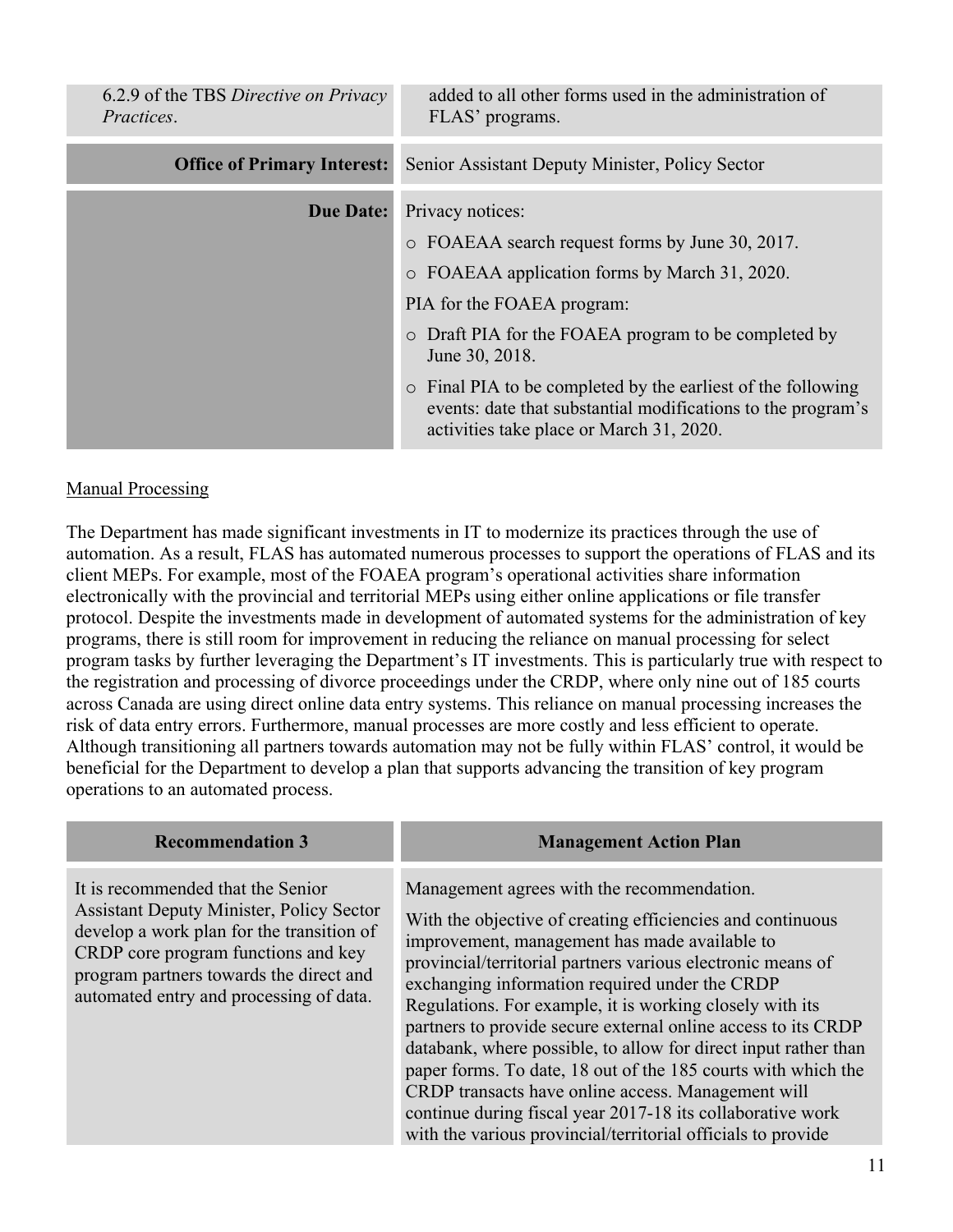|                                    | online access to additional courts. Where systems and<br>technical resource capacity permit, other electronic options<br>are being discussed to optimize efficiencies at a provincial<br>level for all the courts within some jurisdictions. Any work<br>plan developed will be subject to validation by<br>provincial/territorial partners as to capacity to innovate further<br>and allow for flexible delivery dates to accommodate<br>provincial/territorial partners' competing priorities. |
|------------------------------------|--------------------------------------------------------------------------------------------------------------------------------------------------------------------------------------------------------------------------------------------------------------------------------------------------------------------------------------------------------------------------------------------------------------------------------------------------------------------------------------------------|
| <b>Office of Primary Interest:</b> | Senior Assistant Deputy Minister, Policy Sector                                                                                                                                                                                                                                                                                                                                                                                                                                                  |
| <b>Due Date:</b>                   | Work plan to be completed by June 30, 2017.                                                                                                                                                                                                                                                                                                                                                                                                                                                      |

## **7.3 Controls over the Integrity of Information**

The audit examined the extent to which FLAS has designed IT general controls to support the integrity of data in the FOAEA system. In particular, we considered the extent to which FOAEA system data is transferred through the Department's network in accordance with its assigned security classification, and whether IT duties are segregated to minimize risk of errors and wrongdoing. Ensuring the integrity of data in the FOAEA system, the Department's only mission-critical system, is important to ensuring that the Minister is meeting statutory and policy obligations for program delivery.

#### **Finding 3:**

**FLAS has designed controls to support the integrity of data in the FOAEA system.** 

#### **Linkage to: Controls**

#### **Network Security**

Ensuring the security of information is paramount to the operation of the FOAEA program. Not only does the program handle and process a large volume of data, that data is mostly "personal information" which is information about identifiable individuals. In addition, FOAEA system data is also sensitive in nature as it relates to family orders and financial obligations arising from separation or divorce.

According to the Government of Canada's *Operational Security Standard: Management of Information Technology Security* (MITS), all federal departments must protect information throughout its life cycle in a manner commensurate with the information's sensitivity. Departments should encrypt Protected A and Protected B information, when supported by a threat and risk assessment (TRA). Furthermore, departments must:

- Encrypt Protected B information before transmitting it across the Internet or a wireless network;
- Use encryption or other safeguards endorsed or approved by the Communications Security Establishment (CSE).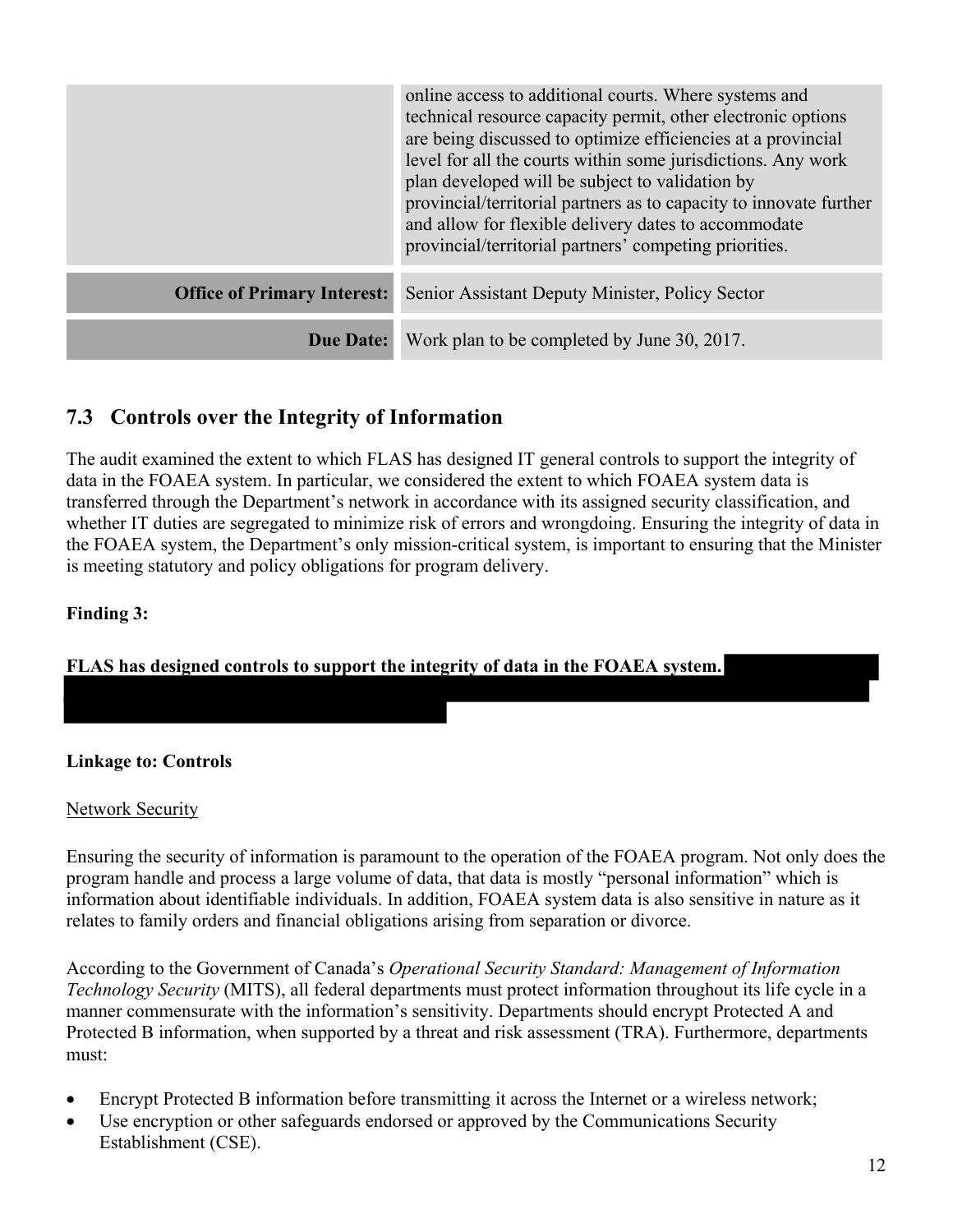While the recommendations of a recent draft TRA on the FOAEA system underscore the need for encryption in relation to FOAEA system Protected B data at rest, they do not address the unencrypted transmission of FOAEA system Protected B data (data in transit). Data encryption is an industry best practice that is employed to reduce the risk of unauthorized access.

| <b>Recommendation 4</b>                                                                                                                                                                                                                                                        | <b>Management Action Plan</b>                                                                                                                                                                                                                                                                                                                                                                                                                                                                                                                                                                                                                                                                                                                 |
|--------------------------------------------------------------------------------------------------------------------------------------------------------------------------------------------------------------------------------------------------------------------------------|-----------------------------------------------------------------------------------------------------------------------------------------------------------------------------------------------------------------------------------------------------------------------------------------------------------------------------------------------------------------------------------------------------------------------------------------------------------------------------------------------------------------------------------------------------------------------------------------------------------------------------------------------------------------------------------------------------------------------------------------------|
| It is recommended that the Assistant<br>Deputy Minister, Management and Chief<br>Financial Officer Sector, complete the<br>draft TRA on the FOAEA system and<br>implement cryptographic safeguards to<br>secure FOAEA system Protected B data,<br>both at rest and in transit. | Management agrees with the recommendation.<br>1. The FOAEA system TRA recommendation #2 states<br>"Adopt and implement CSE approved encryption for all<br>FOAEA system data during [data at rest]."<br>The deadline below, as documented in the SIP, reflects<br>various activities including but not limited to IT security<br>review and approval of the selected encryption solution,<br>technical and performance testing, and production<br>implementation of the solution.<br>2.<br>The deadline below reflects various activities including<br>but not limited to consultation with Shared Services<br>Canada, IT security review and approval<br>technical and performance testing,<br>and production implementation of the solution. |
| <b>Office of Secondary Interest:</b>                                                                                                                                                                                                                                           | Assistant Deputy Minister, Management and Chief Financial<br><b>Officer Sector</b>                                                                                                                                                                                                                                                                                                                                                                                                                                                                                                                                                                                                                                                            |
| <b>Due Date:</b>                                                                                                                                                                                                                                                               | 1. September 29, 2017<br>2. March 31, 2018                                                                                                                                                                                                                                                                                                                                                                                                                                                                                                                                                                                                                                                                                                    |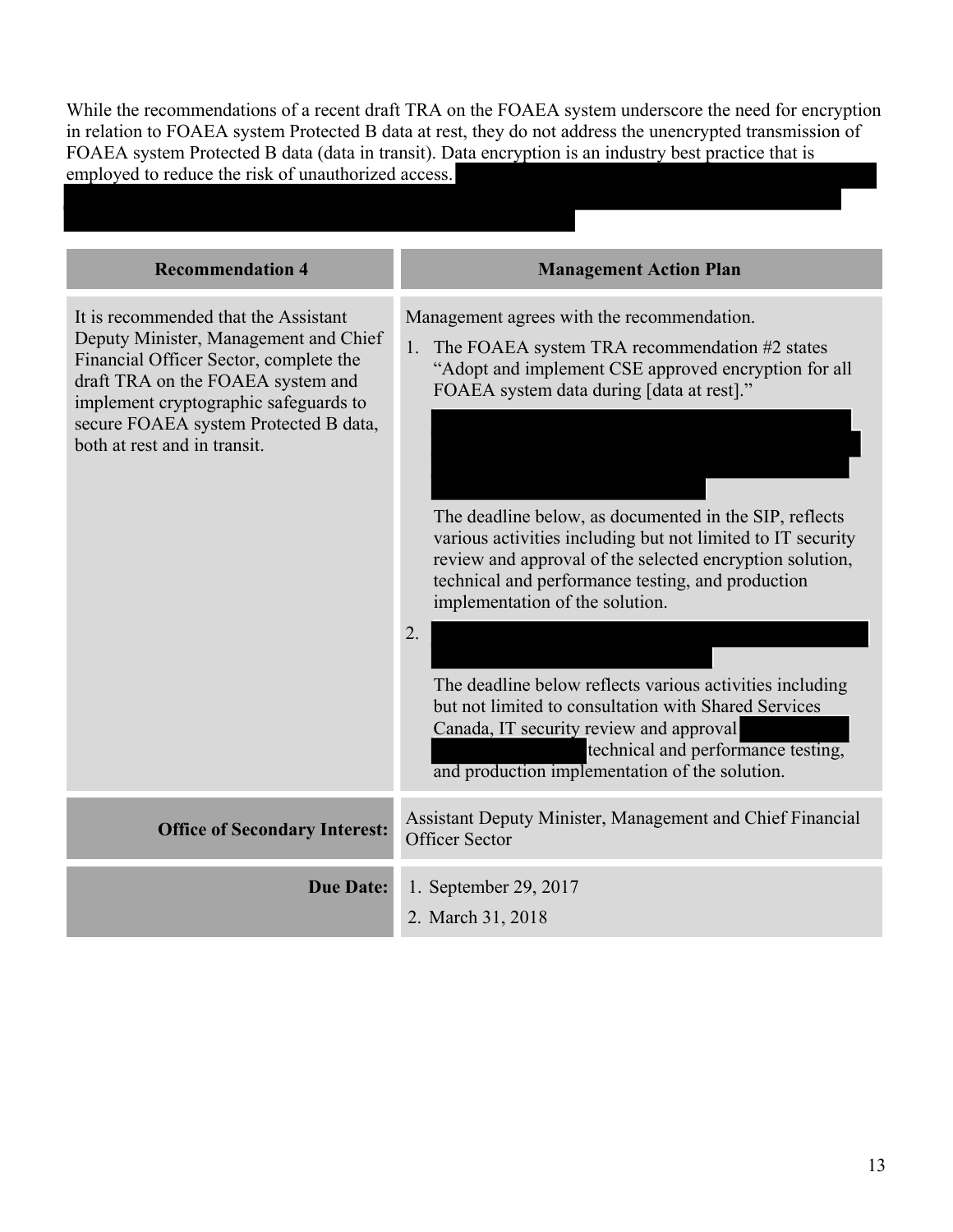#### Segregation of Duties

Segregation of duties is a core concept of internal controls which constitutes separating conflicting sensitive tasks as a means to prevent error and wrongdoing. According to the MITS, departments must segregate IT responsibilities as much as reasonably possible to ensure that no single person has complete control of an entire IT system or a major operational function.

The Department's ISB appropriately segregated computer operations (e.g., infrastructure management, helpdesk and data entry) where each group is responsible for a distinct set of tasks. However, application development, testing and deployment duties, which should be segregated per industry standards, are all being performed by the application development team of the FOAEA system. These developers also have access to the FOAEA system database so as to perform database administration duties.

| <b>Recommendation 5</b>                                                                                                                                                                                                                                                   | <b>Management Action Plan</b>                                                                                                                                                                                                                                                                                                                                                                                                                                                                                                                                                                                                                                                              |
|---------------------------------------------------------------------------------------------------------------------------------------------------------------------------------------------------------------------------------------------------------------------------|--------------------------------------------------------------------------------------------------------------------------------------------------------------------------------------------------------------------------------------------------------------------------------------------------------------------------------------------------------------------------------------------------------------------------------------------------------------------------------------------------------------------------------------------------------------------------------------------------------------------------------------------------------------------------------------------|
| It is recommended that the Assistant<br>Deputy Minister, Management and Chief<br>Financial Officer Sector, segregate the<br>roles, and associated duties, of<br>application development, testing and<br>deployment, and database administration,<br>for the FOAEA system. | Management agrees with the recommendation.<br>1. ISB will define and document the duties, operational<br>procedures and system access rights related to the roles of<br>database administration, application development,<br>application testing, and application deployment into<br>production for the FOAEA system.<br>2. ISB will assign duties to personnel working on the<br>FOAEA system and within teams designated to support<br>the FOAEA system.<br>Prior to full implementation, ISB<br>will conduct thorough testing of the system access rules.<br>but<br>also ensure that duties can be carried out effectively within<br>the parameters of the newly defined system access. |
| <b>Office of Secondary Interest:</b>                                                                                                                                                                                                                                      | Assistant Deputy Minister, Management and Chief Financial<br><b>Officer Sector</b>                                                                                                                                                                                                                                                                                                                                                                                                                                                                                                                                                                                                         |
| <b>Due Date:</b>                                                                                                                                                                                                                                                          | 1. March 31, 2017<br>2. September 29, 2017                                                                                                                                                                                                                                                                                                                                                                                                                                                                                                                                                                                                                                                 |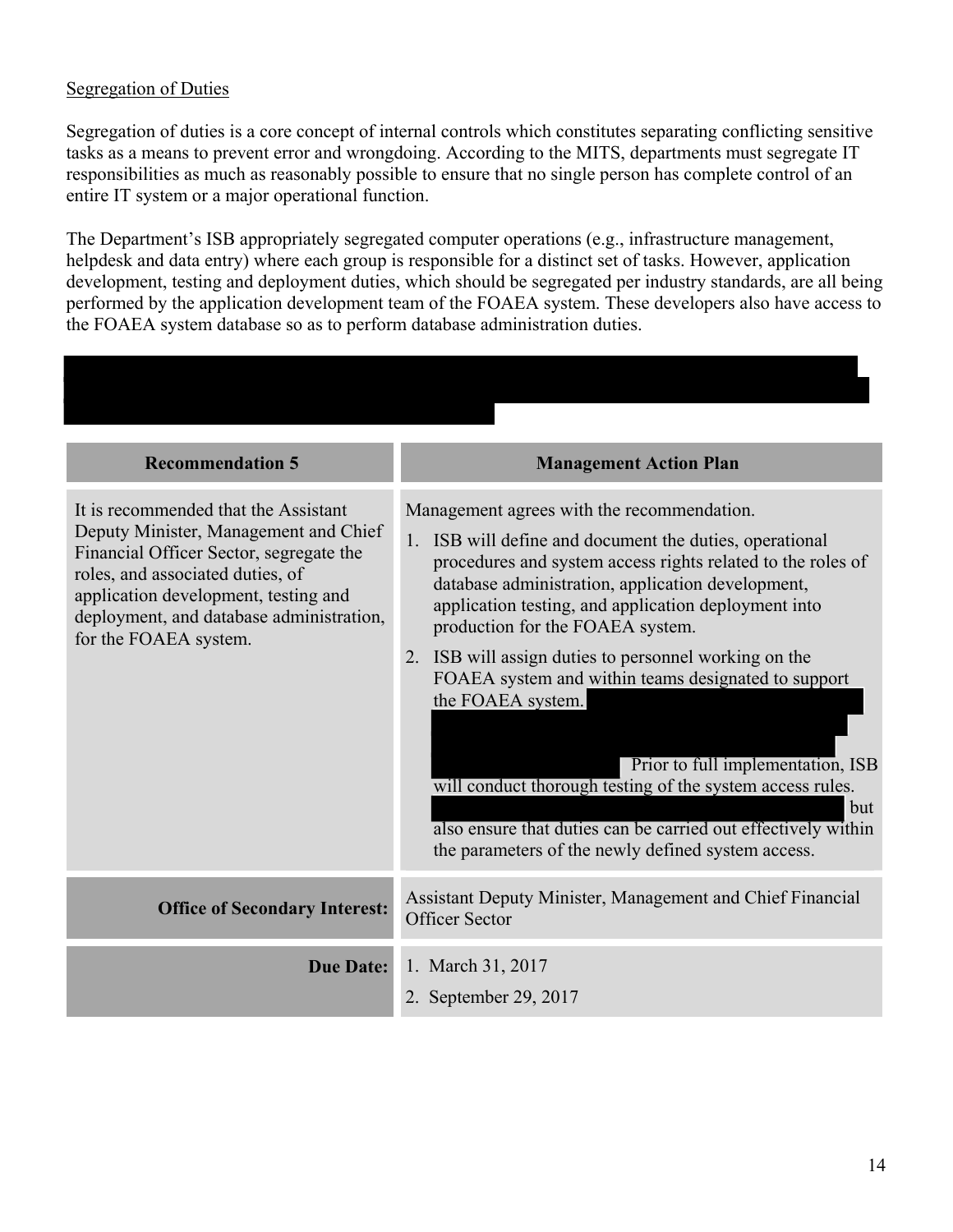# **8. Opportunity – Government of Canada Open Data Initiative**

In operating the FOAEA, CRDP and GAPDA programs, FLAS generates data on Canadian families that is of interest to a number of stakeholders including academics, researchers and policy groups. This data could also be useful to provinces and territories and their respective MEPs, allowing them to make more informed decisions about matters that affect families across Canada. At this time, the Department is not sharing FLAS data with these stakeholders.

In light of the Government of Canada's Open Data initiative, there is now an opportunity for the Department to revisit its policy on sharing aggregate data for research, statistical and policy purposes. It could explore the possibility of anonymizing and de-identifying data in order to share FLAS information both inside and outside of government to increase transparency while still respecting the privacy of individuals.

### **9. Audit Opinion**

In my opinion, the Department has effective governance mechanisms in place to support the administration of the CRDP, FOAEA and GAPDA programs. Privacy controls are designed to help ensure the proper<sup>5</sup> handling of personal information, and overall, the Department is meeting its obligations under the *Privacy Act* with respect to the handling of personal information by FLAS. Controls are designed to support the integrity of information and data in the FOAEA system such that FLAS is meeting its obligations under the FOAEAA. Opportunities for improvement to further mitigate risks exist and management has demonstrated a strong commitment and proactive approach to making improvements as issues arise.

 5 'Proper' in this context means the handling of personal information in compliance with sections 4 through 8 of the *Privacy Act*, and in a manner that is appropriate in the circumstances.